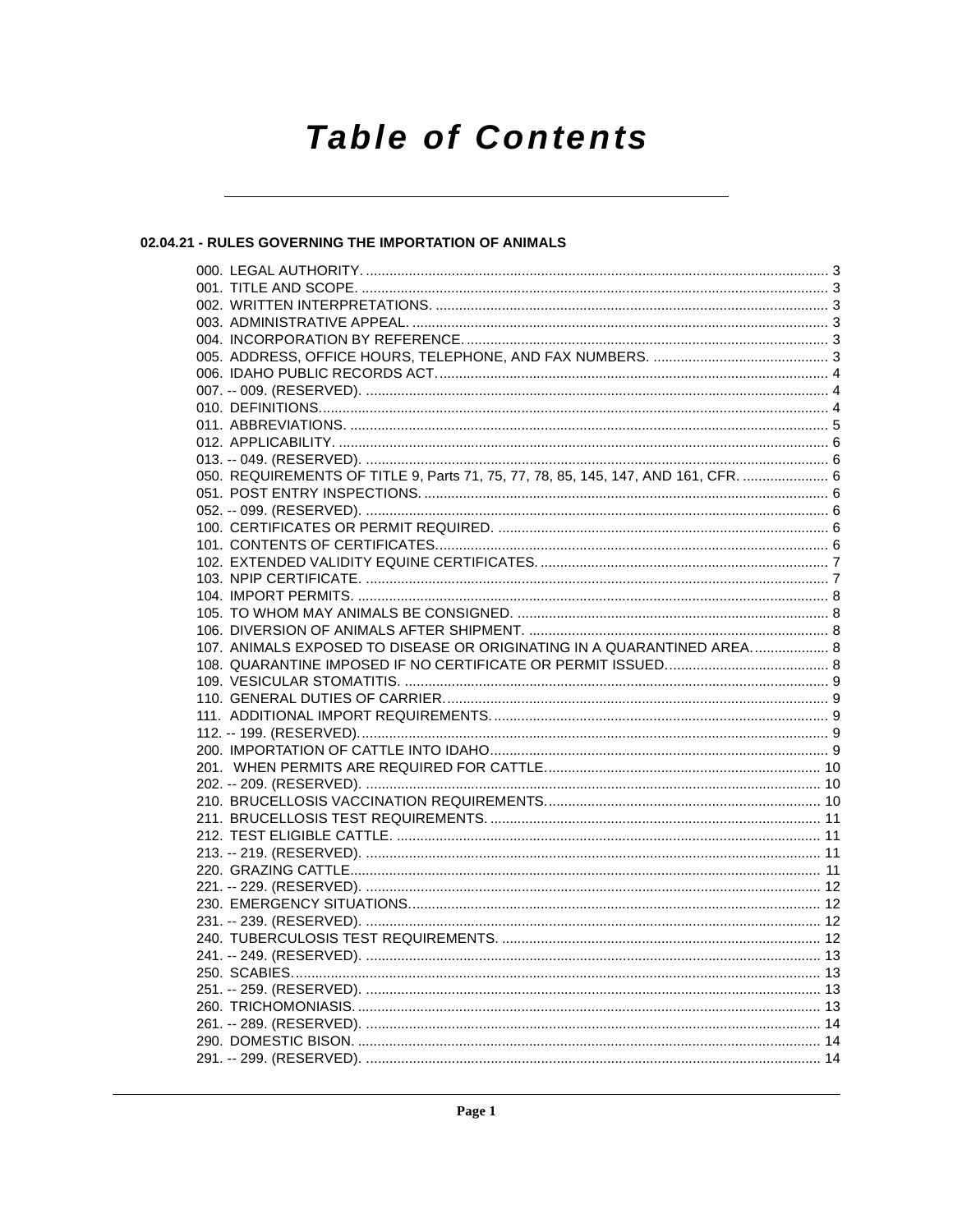# Table of Contents (cont'd)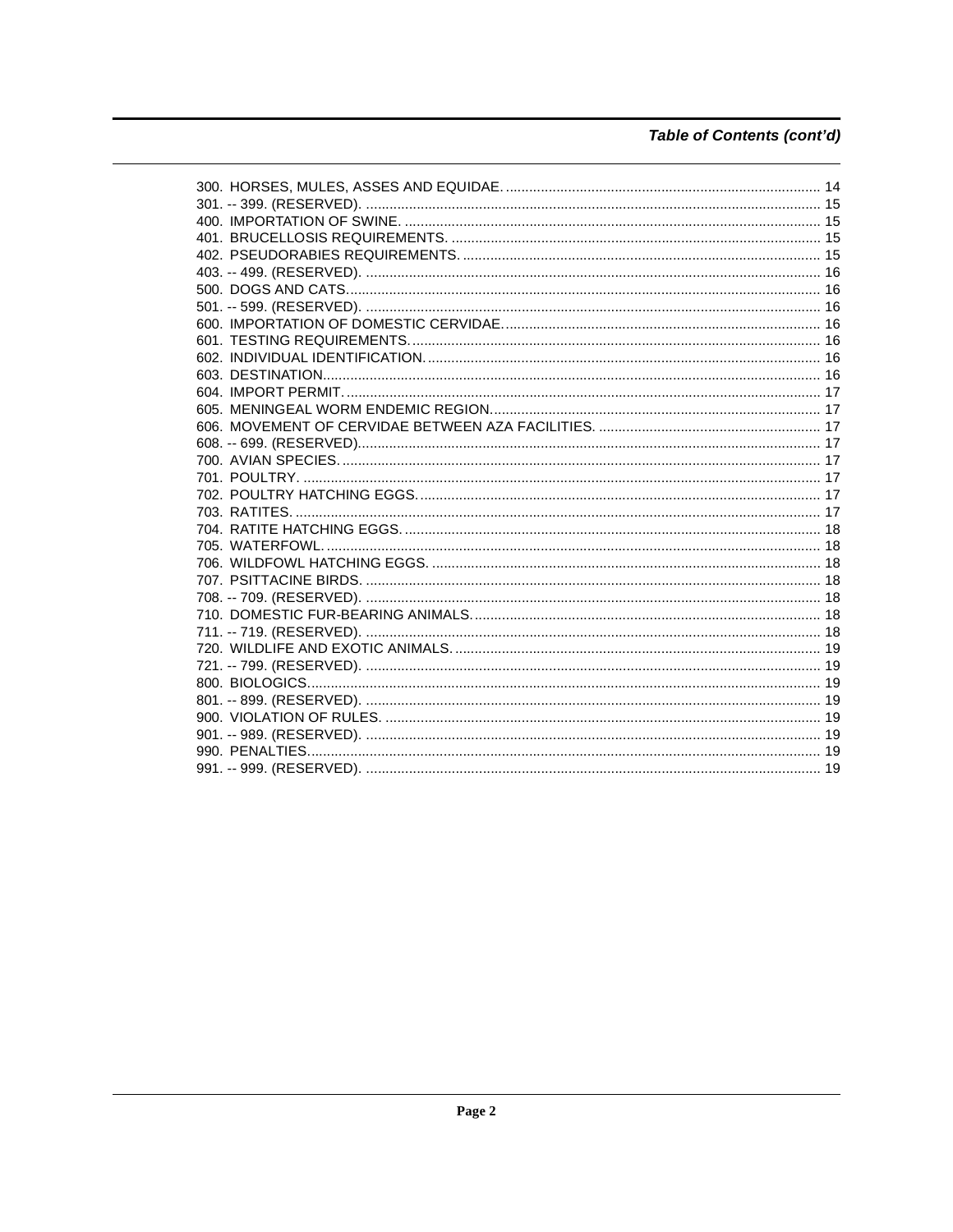#### **IDAPA 02 TITLE 04 CHAPTER 21**

# **02.04.21 - RULES GOVERNING THE IMPORTATION OF ANIMALS**

#### <span id="page-2-1"></span><span id="page-2-0"></span>**000. LEGAL AUTHORITY.**

This chapter is adapted under the legal authority of Title 25, Chapters 2, 3,4, 6 and [37] 35, Idaho Code. (5-3-03)

## <span id="page-2-2"></span>**001. TITLE AND SCOPE.**

**01.** Title. The title of this chapter is "Rules Governing the Importation of Animals". (5-3-03)

**02. Scope**. These rules govern procedures, requirements, and qualifications for the importation of animals into the state of Idaho. The official citation of this chapter is IDAPA 02.04.21.000 et.seq. For example, this Section's citation is IDAPA 02.04.21.001. (5-3-03) Section's citation is IDAPA 02.04.21.001.

<span id="page-2-3"></span>**002. WRITTEN INTERPRETATIONS.**

There are no written interpretations of these rules. (5-3-03)

#### <span id="page-2-4"></span>**003. ADMINISTRATIVE APPEAL.**

Persons may be entitled to appeal agency actions authorized under these rules pursuant to Title 67, Chapter 52, Idaho  $\text{Code.}$  (5-3-03)

#### <span id="page-2-5"></span>**004. INCORPORATION BY REFERENCE.**

Copies of these documents may be obtained from the Idaho State Department of Agriculture Central Office. IDAPA<br>02.04.20 incorporates by reference: (5-3-03) 02.04.20 incorporates by reference:

# **01. The February 1, 1998 Edition Of The Brucellosis Eradication Uniform Methods And Rules**. (5-3-03)

**02. The September 30, 1998 Edition Of The Brucellosis in Cervidae: Uniform Methods And Rules**. (5-3-03)

03. The April 1998 Edition Of The Swine Brucellosis Control/Eradication: State-Federal-<br>
v Uniform Methods And Rules. (5-3-03) **Industry Uniform Methods And Rules.** 

**04. The Code Of Federal Regulations Title 9, Parts 71, 75, 77, 78, 85, 145, 147, And 161, January 1, 2002**. (5-3-03)

**05. The January 22, 1999 Edition Of The Bovine Tuberculosis Eradication Uniform Methods And Rules**. (5-3-03)

**06. The January 1, 1993 Edition Of The Pseudorabies Eradication, State-Federal-Industry Program Standards.** 

#### <span id="page-2-6"></span>**005. ADDRESS, OFFICE HOURS, TELEPHONE, AND FAX NUMBERS.**

**01.** Physical Address. The central office of the Idaho State Department of Agriculture is located at Penitentiary Road, Boise, Idaho 83712-0790. (5-3-03) 2270 Old Penitentiary Road, Boise, Idaho 83712-0790.

**02. Office Hours**. Office hours are 8 a.m. to 5 p.m., Mountain Time, Monday through Friday, except holidays designated by the state of Idaho. (5-3-03)

**03.** Mailing Address. The mailing address for the central office is Idaho State Department of are, P.O. Box 790, Boise, Idaho 83701. (5-3-03) Agriculture, P.O. Box  $790$ , Boise, Idaho 83701.

**04. Telephone Number**. The telephone number of the Division of Animal Industries at the central office is  $(208)$  332-8540. (5-3-03)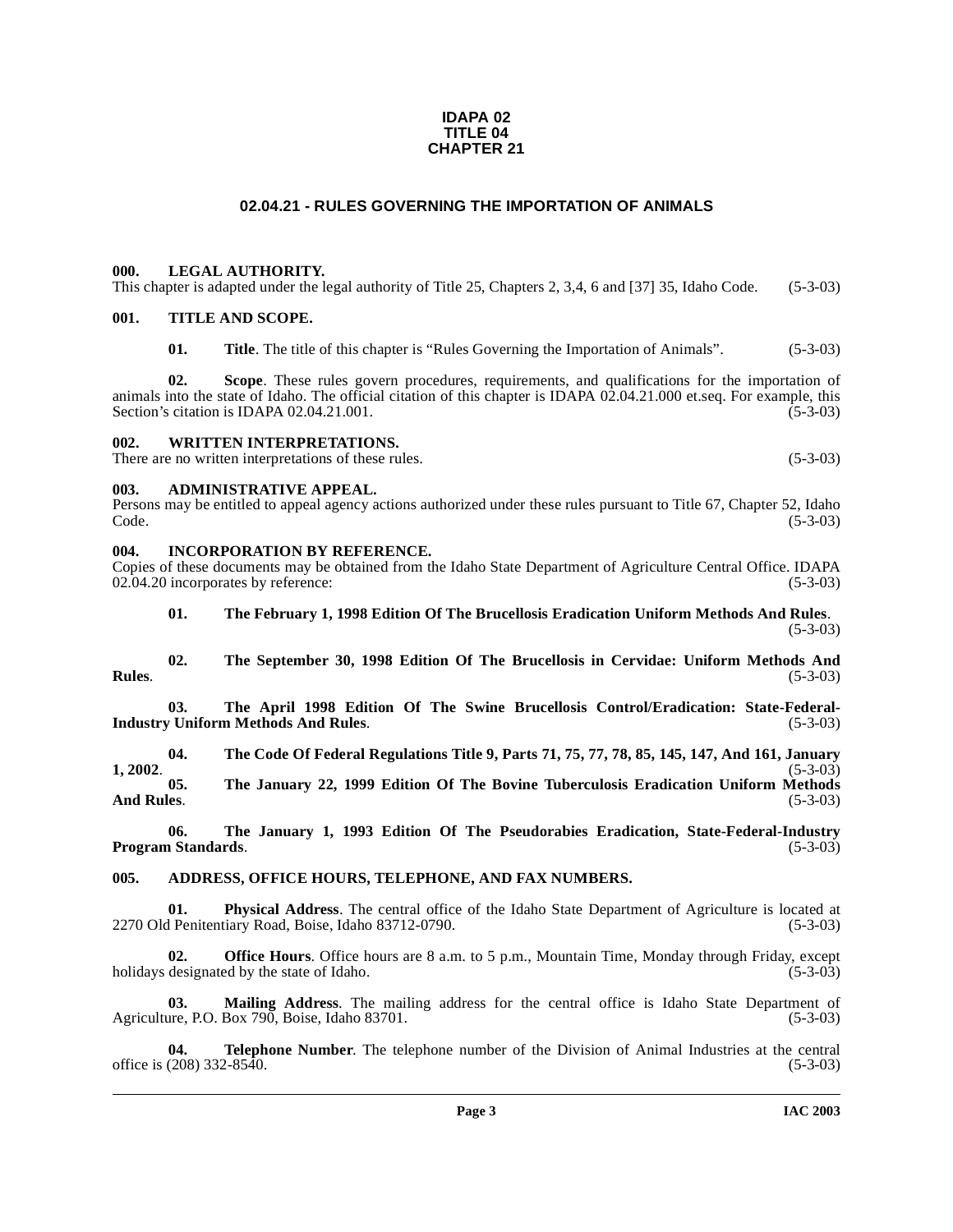**05.** Fax Number. The fax number of the Division of Animal Industries at the central office is (208) 334-4062.  $334-4062.$  (5-3-03)

#### <span id="page-3-0"></span>**006. IDAHO PUBLIC RECORDS ACT.**

These rules are public records available for inspection and copying at the Central Office of the Idaho State Department of Agriculture, and the State Law Library. (5-3-03) Department of Agriculture, and the State Law Library.

#### <span id="page-3-1"></span>**007. -- 009. (RESERVED).**

#### <span id="page-3-8"></span><span id="page-3-2"></span>**010. DEFINITIONS.**

<span id="page-3-3"></span>**01. Accredited Veterinarian**. A veterinarian approved by the Administrator and USDA/APHIS/VS in accordance with provisions of Title 9, Part 161, Code of Federal Regulations to perform functions of State-Federal animal disease control programs. (5-3-03)

**02. Administrator**. The administrator of the Division of Animal Industries, Idaho State Department of are or his designee. (5-3-03) Agriculture or his designee.

<span id="page-3-4"></span>**03.** Animals. All vertebrates, except humans. (5-3-03)

**04.** Approved *Brucella* Vaccine. A vaccine product that is approved by and produced under license of the United States Department of Agriculture for administration to cattle, domestic bison, swine or domestic cervidae<br>for the purpose of enhancing the resistance to brucellosis. (5-3-03) for the purpose of enhancing the resistance to brucellosis.

**05.** Approved Feedlot. A feedlot approved by the Administrator to feed female cattle and domestic bison which have not been officially vaccinated against brucellosis or other bovidae not in compliance with Idaho's rules. (5-3-03)  $r = (5-3-03)$ 

**06.** Approved Slaughter Establishment. A USDA inspected slaughter establishment at which ante-<br>and post-mortem inspection is conducted by USDA inspectors. (5-3-03) mortem and post-mortem inspection is conducted by USDA inspectors.

<span id="page-3-6"></span><span id="page-3-5"></span>**07. Brucellosis**. An infectious disease of animals and humans caused by bacteria of the genus *Brucella*.  $(5-3-03)$ 

**08. Brucellosis Surveillance Area Or High Risk Areas**. Any area of a state that has been identified by USDA/APHIS/VS or state animal health officials as an area that poses a greater risk for transmission of brucellosis than would be expected based upon the official classification of the state. (5-3-03) brucellosis than would be expected based upon the official classification of the state.

<span id="page-3-7"></span>

| 09. | <b>Camelids.</b> Llamas, alpacas, vicunas, camels. |  | $(5-3-03)$ |
|-----|----------------------------------------------------|--|------------|
|-----|----------------------------------------------------|--|------------|

**10. Cattle**. All bovidae including domestic bison. (5-3-03)

**11.** Certificate. An official certificate of veterinary inspection or other approved certificate issued by an accredited veterinarian, state or federal animal health official or other approved official at the point of origin of the shipment of animal(s) being imported. (5-3-03) shipment of animal(s) being imported.

**12. Department**. The Idaho State Department of Agriculture. (5-3-03)

<span id="page-3-9"></span>**13. Director**. The director of the Idaho State Department of Agriculture or his designee. (5-3-03)

**14. Division Of Animal Industries**. Idaho State Department of Agriculture, Division of Animal Industries. (5-3-03)

- <span id="page-3-10"></span>**15. Domesticated**. Propagated and maintained under the control of a person.  $(5-3-03)$
- **16. Domestic Bison**. All animals in the family Bison that are owned by a person. (5-3-03)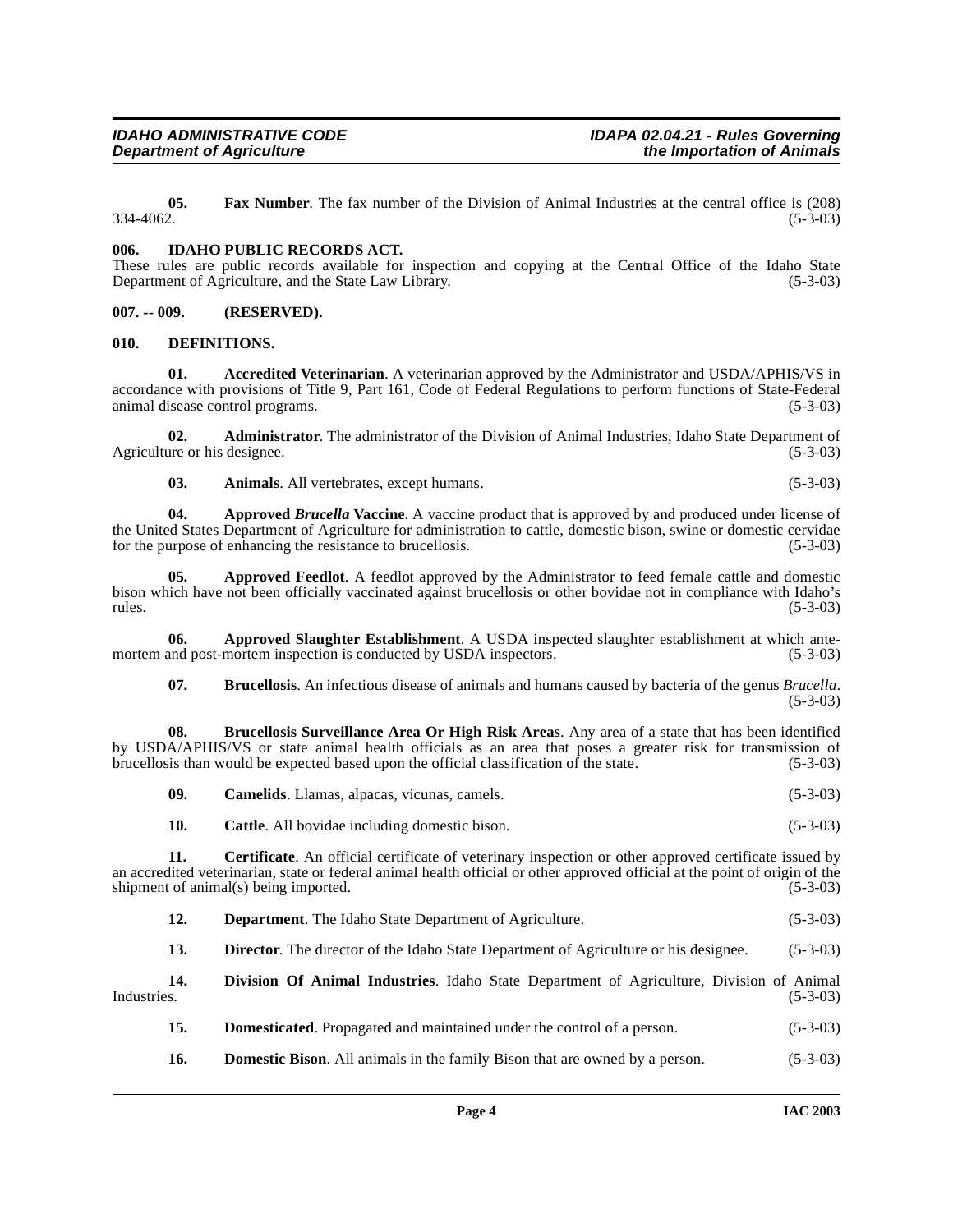<span id="page-4-3"></span><span id="page-4-2"></span>**17. Domestic Cervidae**. Elk, fallow deer and reindeer that are owned by a person. (5-3-03)

**18. Exposed**. Animals that have had direct contact with other animals, herds, or materials that have been determined to be infected with or affected by any infectious, contagious, or communicable disease. (5-3-03)

**19. Federal Animal Health Official**. An employee of USDA/APHIS/VS who has been authorized to animal health activities. (5-3-03) perform animal health activities.

**20. Feeder Animals**. Animals to be fed for slaughter only. (5-3-03)

**21. Game Birds**. Domesticated gallinaceous fowl such as pheasants, partridge, quail, grouse and guineas.  $(5-3-03)$ 

<span id="page-4-4"></span>**22. Hatching Eggs**. Fertilized eggs. (5-3-03)

23. Livestock. Shall mean cattle, swine, horses, mules, asses, domestic cervidae, sheep, goats, and ratites. (5-3-03) camelids, and ratites.

**24. Negative**. Animals are classified as negative when they have been subjected to official tests for a disease, and the tests performed have failed to disclose evidence of the disease. (5-3-03)

<span id="page-4-5"></span>**25. Official Identification**. The unique individual identification of cattle, domestic bison, swine, or cervidae in accordance with the rules governing each species. (5-3-03) domestic cervidae in accordance with the rules governing each species.

<span id="page-4-6"></span>**26. Official Vaccinate**. Cattle or domestic bison female that was inoculated, in accordance with IDAPA 02.04.20 "Rules Governing Brucellosis" or the Brucellosis Eradication UM&R, with an approved Brucella  $\sqrt{5-3-03}$  (5-3-03)

**27. Person**. Any individual, association, partnership, firm, joint stock company, joint venture, trust, estate, political subdivision, public or private corporation, or any legal entity, which is recognized by law as the subject of rights and duties. (5-3-03)

<span id="page-4-7"></span>**28. Poultry**. The term shall mean chickens, turkeys, ducks, geese, guinea fowl, pigeons, pheasants, fowl, waterfowl and gamebirds. (5-3-03) domestic fowl, waterfowl and gamebirds.

**29. Quarantine**. A written order, executed by the Administrator, to confine or hold animals on a premise or any other location, where found, and prevent movement of animals from a premise or any other location when the administrator has determined that the animals are infected with or exposed to a disease, or are not in compliance with the provisions of this chapter. (5-3-03) compliance with the provisions of this chapter.

<span id="page-4-11"></span><span id="page-4-10"></span><span id="page-4-9"></span><span id="page-4-8"></span>**30. Ratites**. Ostrich, emu, rhea and cassowaries. (5-3-03)

**31. Slaughter Animals**. Animals of any kind for immediate slaughter, or those consigned for slaughter within fourteen  $(14)$  days of date of shipment.

**32. State Animal Health Official**. The Administrator, or his designee, responsible for disease control and eradication programs. (5-3-03)

**33.** Waterfowl. Domestic fowl that normally swim, such as ducks and geese. (5-3-03)

**34. Wildlife**. Any animal generally living in a state of nature except, domestic bison, domestic cervidae, and domestic fur bearing animals. (5-3-03)

# <span id="page-4-0"></span>**011. ABBREVIATIONS.**

<span id="page-4-1"></span>**01. APHIS**. Animal Plant Health Inspection Service. (5-3-03)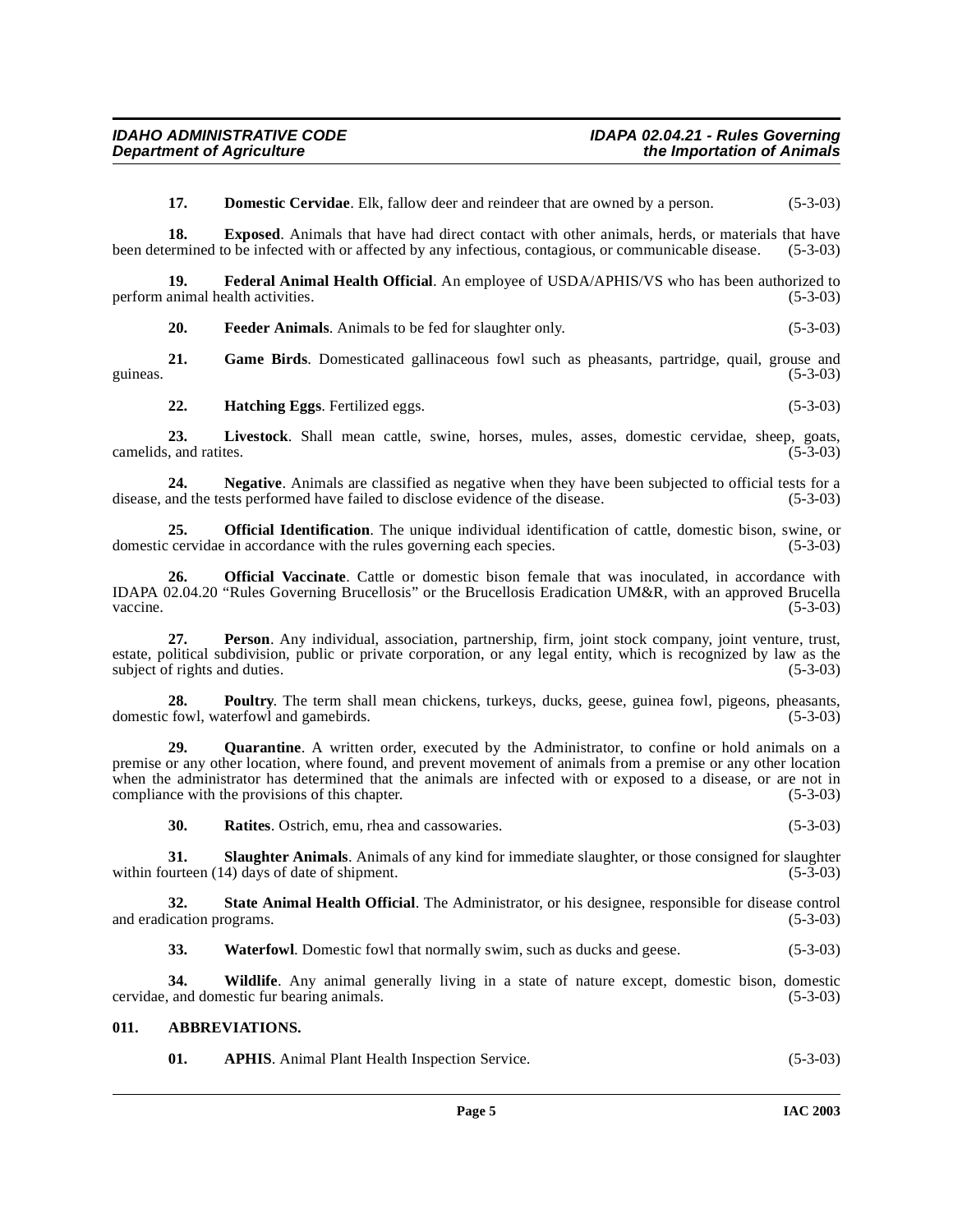|      | 02. | <b>AVIC.</b> Area Veterinarian in Charge.                                                   | $(5-3-03)$ |
|------|-----|---------------------------------------------------------------------------------------------|------------|
|      | 03. | <b>AZA</b> . American Zoological Association.                                               | $(5-3-03)$ |
|      | 04. | <b>CFR.</b> Code of Federal Regulations.                                                    | $(5-3-03)$ |
|      | 05. | <b>CWD.</b> Chronic Wasting Disease.                                                        | $(5-3-03)$ |
|      | 06. | <b>EIA.</b> Equine Infectious Anemia.                                                       | $(5-3-03)$ |
|      | 07. | <b>NAEBA.</b> North American Elk Breeders Association.                                      | $(5-3-03)$ |
|      | 08. | <b>NPIP.</b> National Poultry Improvement Plan.                                             | $(5-3-03)$ |
|      | 09. | <b>TB.</b> Tuberculosis.                                                                    | $(5-3-03)$ |
|      | 10. | <b>UM&amp;R.</b> Uniform Methods and Rules.                                                 | $(5-3-03)$ |
|      | 11. | <b>USDA.</b> United States Department of Agriculture.                                       | $(5-3-03)$ |
|      | 12. | VS. Veterinary Services.                                                                    | $(5-3-03)$ |
| 012. |     | <b>APPLICABILITY.</b><br>These rules apply to all animals imported into the state of Idaho. | $(5-3-03)$ |

## <span id="page-5-1"></span><span id="page-5-0"></span>**013. -- 049. (RESERVED).**

# <span id="page-5-12"></span><span id="page-5-2"></span>**050. REQUIREMENTS OF TITLE 9, Parts 71, 75, 77, 78, 85, 145, 147, AND 161, CFR.**

In addition to meeting the requirements of this chapter for entry, animals imported into Idaho shall meet all applicable requirements set forth in the Title 9, Parts 71, 75, 77, 78, 85, 145, 147, and 161, CFR, January 1, 2 requirements set forth in the Title 9, Parts 71, 75,  $77$ , 78, 85, 145, 147, and 161, CFR, January 1, 2002.

#### <span id="page-5-3"></span>**051. POST ENTRY INSPECTIONS.**

All animals entering Idaho may be subject to a post-entry inspection by state or federal animal health officials.

<span id="page-5-11"></span><span id="page-5-8"></span>(5-3-03)

# <span id="page-5-4"></span>**052. -- 099. (RESERVED).**

# <span id="page-5-5"></span>**100. CERTIFICATES OR PERMIT REQUIRED.**

| Unless otherwise specifically provided in this chapter, all animals transported or moved into the state of Idaho shall |  |  |            |
|------------------------------------------------------------------------------------------------------------------------|--|--|------------|
| be accompanied by:                                                                                                     |  |  | $(5-3-03)$ |

<span id="page-5-7"></span>**01. Certificate Of Veterinary Inspection**. An official certificate of veterinary inspection; or (5-3-03)

- <span id="page-5-10"></span>**02.** Other Approved Certificates. Other certificate approved by the Administrator; and (5-3-03)
- **03. Permit**. A permit issued by the Administrator, if required. (5-3-03)

**04. Possession**. The certificate, and permit if required, shall be attached to the waybill or be in the on of the driver of the vehicle at the time of importation. (5-3-03) possession of the driver of the vehicle at the time of importation.

# <span id="page-5-9"></span><span id="page-5-6"></span>**101. CONTENTS OF CERTIFICATES.**

All certificates shall provide a written, legible record attesting the animal(s) meet the importation requirements of the state of Idaho. The certificate shall be on an official form of the state of origin, if applicable, be approved by its livestock sanitary official and be issued by an accredited veterinarian. An equivalent form of the USDA issued by a federal animal health official is acceptable in lieu of a certificate of veterinary inspection or other approved certificate. All certificates shall contain the following information: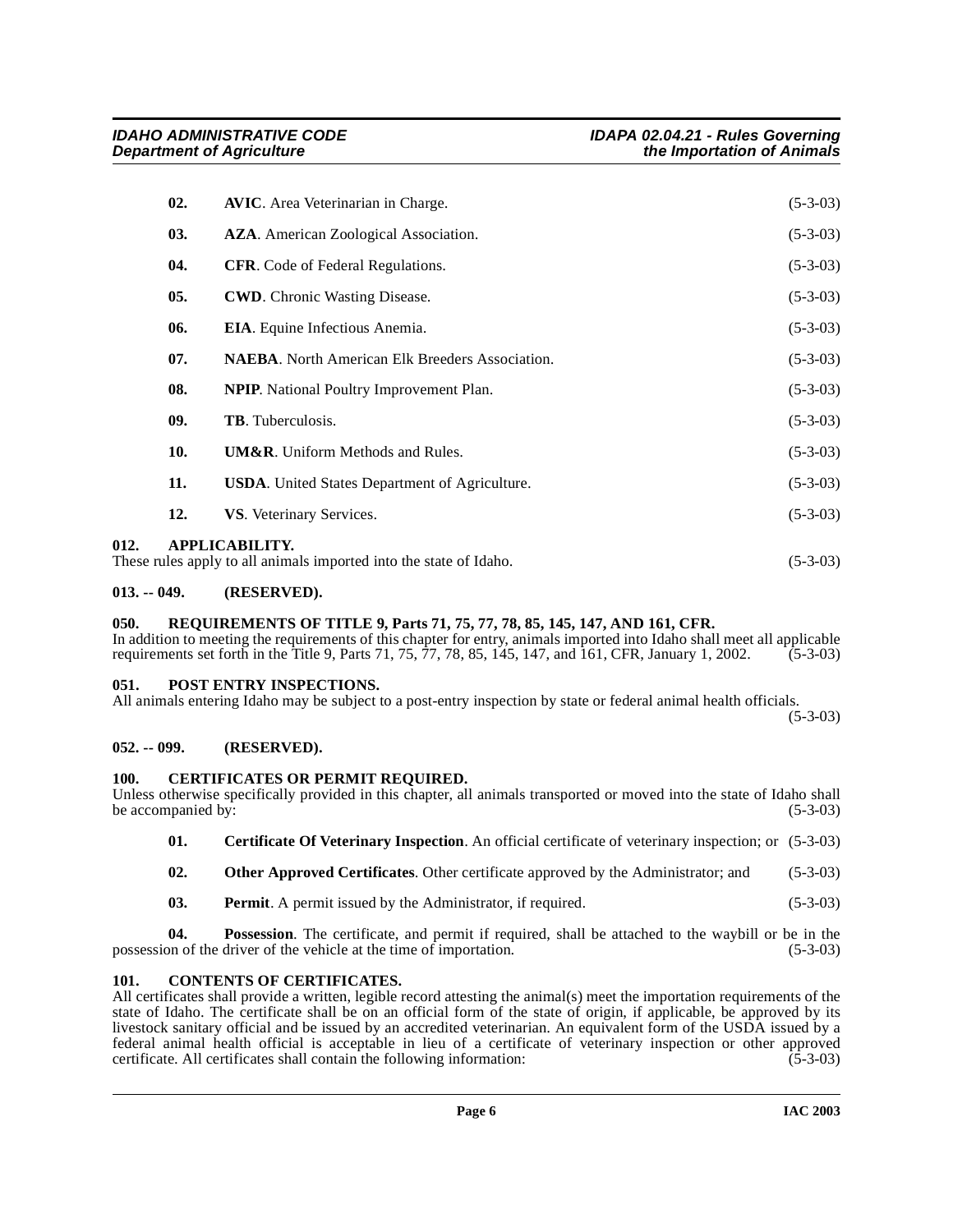| 01.  | <b>Name And Address.</b> Name and address of the consignor and consignee; and | $(5-3-03)$ |
|------|-------------------------------------------------------------------------------|------------|
| -02. | <b>Origin Of Shipment.</b> Including city and state; and                      | $(5-3-03)$ |

**03.** Final Destination Of Shipment. Including city and state; and (5-3-03)

**04. Description Of Animals**. An accurate description and identification of each animal if required; and (5-3-03)

**05. Purpose Of Shipment**. The purposes for which the animals were shipped, and method of ation; and (5-3-03) transportation; and

**06. Health Status**. The certificate shall indicate the health status of the animals involved including dates and results of inspection and of tests and vaccinations, if any, required by the state of Idaho; and (5-3-03)

**07.** Signature. The signature of the accredited veterinarian, or state or federal animal health official, <br>ng the veterinary inspection. (5-3-03) conducting the veterinary inspection.

**Mailing Certificate To Idaho**. The required copies of certificates of veterinary inspection or other approved certificates shall be mailed, within thirty (30) days of inspection, to the Division of Animal Industries, P.O.<br>Box 7249, Boise, ID 83707. (5-3-03) Box 7249, Boise, ID 83707.

**09. Period Of Certificate Validity**. Certificates of veterinary inspection shall be valid for no longer iv (30) days after the date of inspection. (5-3-03) than thirty  $(30)$  days after the date of inspection.

## <span id="page-6-2"></span><span id="page-6-0"></span>**102. EXTENDED VALIDITY EQUINE CERTIFICATES.**

Equidae from other states may enter the state of Idaho for shows, rides or other equine events and return to the state of origin on an extended validity equine certificate provided there is a written agreement between the Administrator and the chief livestock sanitary official of the state of origin. (5-3-03) the chief livestock sanitary official of the state of origin.

<span id="page-6-6"></span>**01. Valid For One Animal**. An extended validity equine certificate shall be valid for only one (1) animal. Each animal shall have a separate certificate.

**02. Contents**. Extended validity equine certificates shall contain the following information: name and address of the owner, location at which the animal is stabled, housed, pastured or kept, if different from that of the owner, an accurate description and identification of the animal, date of veterinary inspection, dates and results of EIA or other required tests or vaccinations, signature of inspecting veterinarian. (5-3-03)

<span id="page-6-4"></span>**03. Period Of Validity**. Extended validity equine certificates shall be valid for no longer than six (6) months from date the blood sample is collected for the EIA test by the animal health official or accredited veterinarian. If EIA testing is not required the certificate shall be valid no longer than six (6) months from the date of inspection for the certificate. (5-3-03)

<span id="page-6-5"></span>**04. Travel Itinerary**. Recipients of extended validity equine certificates shall submit a completed travel itinerary to the Division of Animal Industries within ten (10) working days of the end of the six (6) month period of validity of the certificate. The travel itinerary shall provide a listing of all travel into the state of Idaho, including travel dates, purpose for travel and destinations, during the period of validity of the certificate. (5-3-03)

**05. Cancellation**. Extended validity equine certificates may be canceled at any time by the Administrator in the event of serious or emergency disease situations or for non-compliance with the provisions of these rules.  $(5-3-03)$ 

# <span id="page-6-3"></span><span id="page-6-1"></span>**103. NPIP CERTIFICATE.**

Poultry imported from NPIP certified flocks may be moved with VS Form 9-3 in lieu of a certificate of veterinary inspection. (5-3-03) inspection. (5-3-03)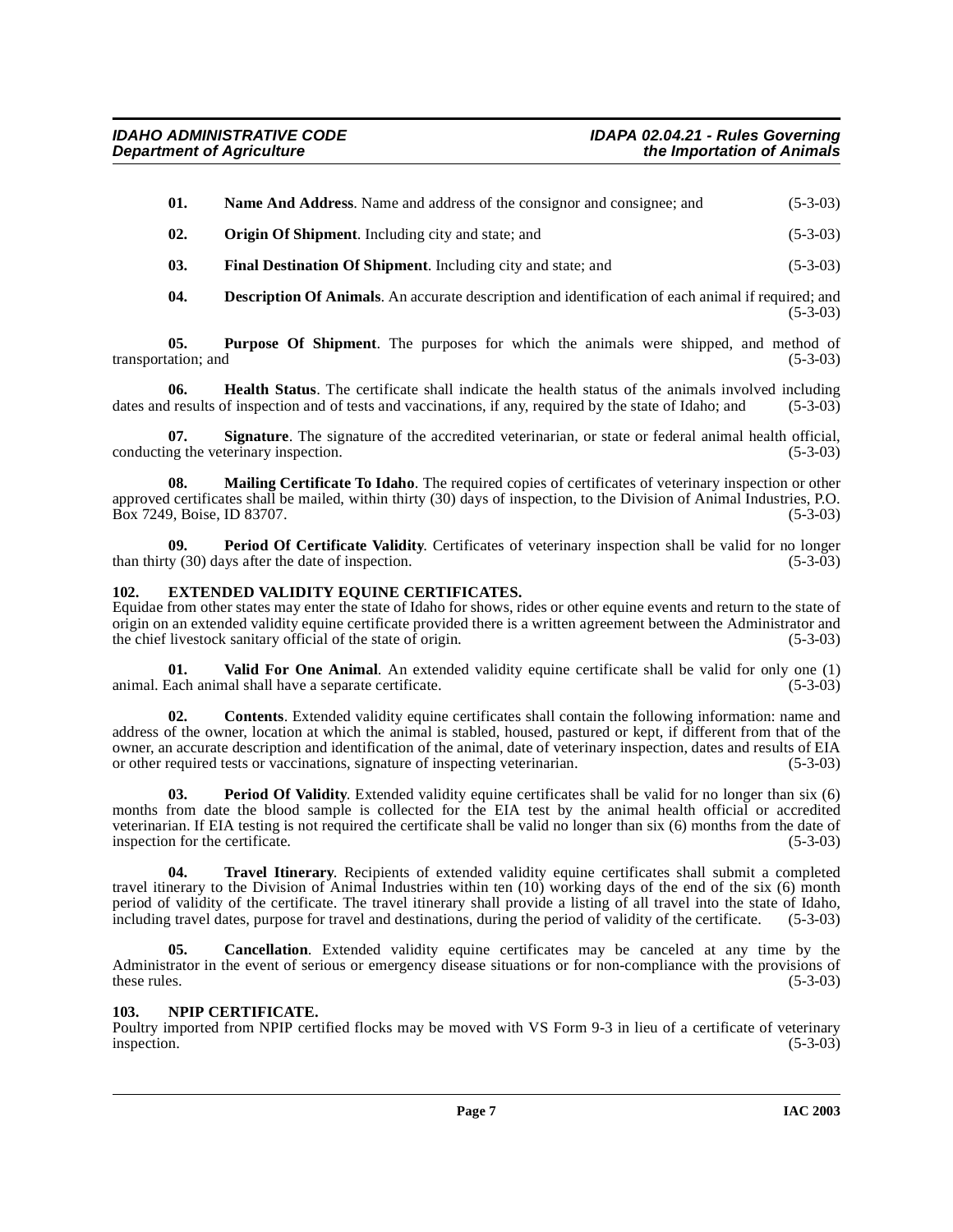# <span id="page-7-8"></span><span id="page-7-0"></span>**104. IMPORT PERMITS.**

Request for permits to import animals, other than sheep and goats, into the state of Idaho shall be directed to the Division of Animal Industries, P.O. Box 7249, Boise, Idaho, 83707; telephone (208) 332-8540. (5-3-03) Division of Animal Industries, P.O. Box 7249, Boise, Idaho, 83707; telephone (208) 332-8540.

**01. Telephone Requests**. Import permits may be requested by telephone or facsimile during office hours as stated in Section 005. (5-3-03)

**02.** Contents Of A Permit Request. The request for an import permit shall include the following information: (5-3-03) information: (5-3-03)

<span id="page-7-6"></span>

| а. | Name and address of the consignor and consignee; | $(5-3-03)$ |
|----|--------------------------------------------------|------------|
| b. | Number and kind of animals;                      | $(5-3-03)$ |
| c. | Origin of shipments;                             | $(5-3-03)$ |
| d. | Final destination;                               | $(5-3-03)$ |
| e. | Purpose of shipment;                             | $(5-3-03)$ |
|    |                                                  |            |

- **f.** Method of shipment; and (5-3-03)
- <span id="page-7-10"></span>**g.** Results of any required tests, inspections or vaccinations. (5-3-03)

**03. Timeframe For Requesting A Permit**. Permits may be requested no more than seventy-two (72) hours in advance of the shipment of the animals. (5-3-03) (5-3-03)

**04. Period of Validity**. Permits shall be valid for no longer than fifteen (15) days from the date of unless otherwise specified. (5-3-03) issuance unless otherwise specified.

**05. Sheep And Goats**. Request for permits for sheep and goats shall be directed to the Idaho Sheep Commission, P. O. Box 2596, Boise, Idaho, 83701; telephone (208) 334-3115. (5-3-03)

# <span id="page-7-11"></span><span id="page-7-1"></span>**105. TO WHOM MAY ANIMALS BE CONSIGNED.**

Animals transported or moved into the state shall be consigned to a person residing in Idaho or to a person authorized<br>by law to do business in the state of Idaho. by law to do business in the state of Idaho.

# <span id="page-7-7"></span><span id="page-7-2"></span>**106. DIVERSION OF ANIMALS AFTER SHIPMENT.**

No person consigning, transporting or receiving animals in the state of Idaho shall authorize, order or carry out diversion of such animals to a destination or consignee other than set forth on the certificate of veterinary inspection or permit without notifying the Division of Animal Industries within seventy-two (72) hours of the diversion.

(5-3-03)

# <span id="page-7-5"></span><span id="page-7-3"></span>**107. ANIMALS EXPOSED TO DISEASE OR ORIGINATING IN A QUARANTINED AREA.**

No animals affected with or which have been exposed to any infectious, contagious, or communicable disease, or which originate in a quarantined area shall be transported or moved into the state of Idaho unless a permit for such entry is first obtained from the Division of Animal Industries, except such animals in classifications allowed interstate shipment under specified requirements of the USDA may move without permit if in compliance with Title 9, Parts 71, 77, 78, 85, 145, and 147 CFR requirements. (5-3-03)

# <span id="page-7-9"></span><span id="page-7-4"></span>**108. QUARANTINE IMPOSED IF NO CERTIFICATE OR PERMIT ISSUED.**

Animals entering the state of Idaho without a valid certificate of veterinary inspection or other approved certificate, and a permit, if required, shall be held in quarantine at the risk and expense of the owner. (5-3-03)

**01. Duration Of Quarantine**. Such animals shall remain under quarantine until the quarantine is by a state or federal animal health official. (5-3-03) released by a state or federal animal health official.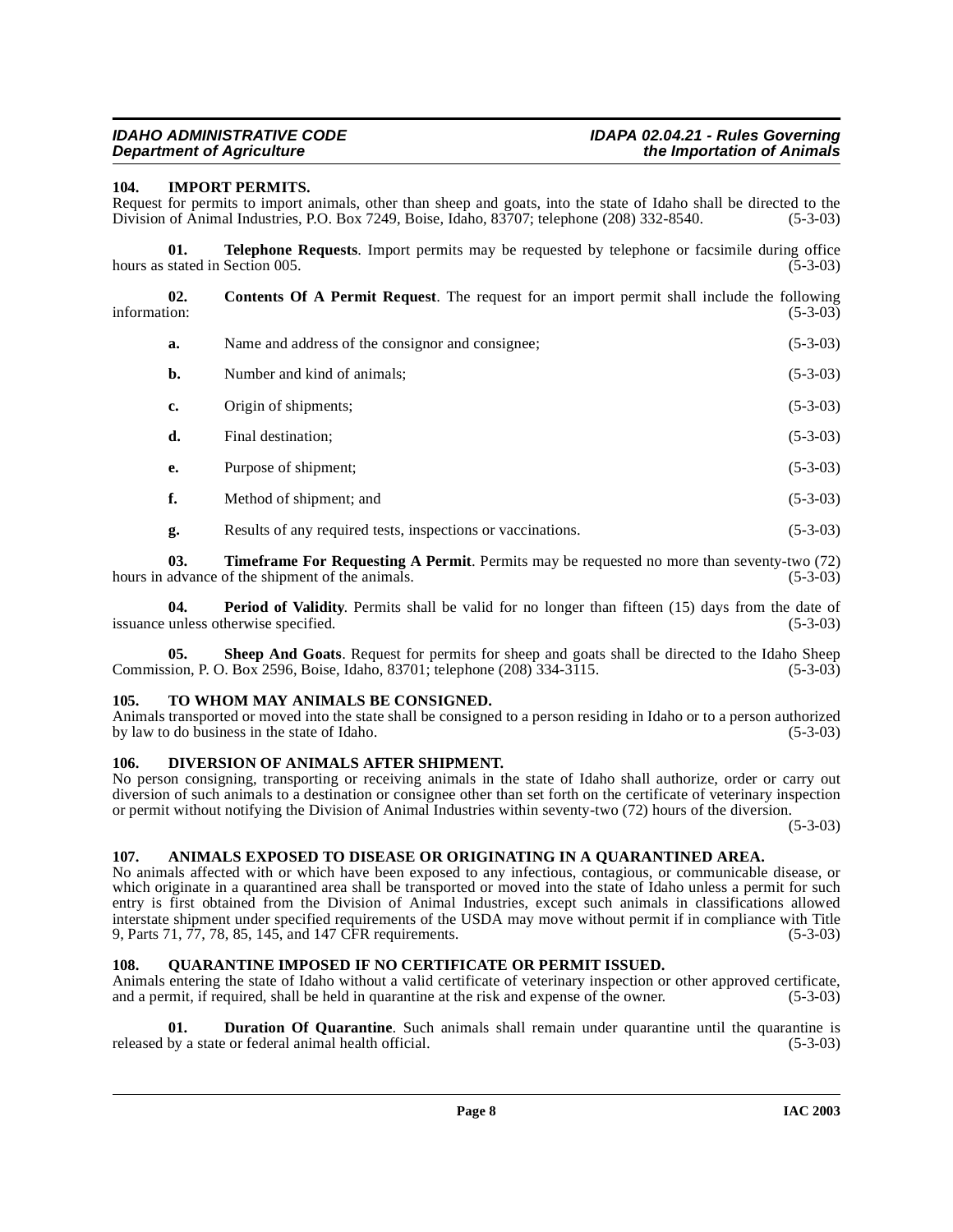| <b>IDAHO ADMINISTRATIVE CODE</b> | IDAPA 02.04.21 - Rules Governing |
|----------------------------------|----------------------------------|
| <b>Department of Agriculture</b> | the Importation of Animals       |

**02. Animals Without A Certificate**. The Administrator may order animals that are not in compliance with certificate of veterinary inspection requirements to be slaughtered, removed from the state, or confined to an approved feedlot. (5-3-03) approved feedlot.

<span id="page-8-14"></span><span id="page-8-7"></span>

| 03. | <b>Hold Order.</b> Quarantines may take the form of a hold order. | $(5-3-03)$ |
|-----|-------------------------------------------------------------------|------------|
|-----|-------------------------------------------------------------------|------------|

# <span id="page-8-0"></span>**109. VESICULAR STOMATITIS.**

No livestock may enter Idaho from another state if Vesicular Stomatitis has been diagnosed within ten (10) miles of the premise of origin of the shipment within the last thirty (30) days. (5-3-03) the premise of origin of the shipment within the last thirty  $(30)$  days.

**01. Certificate Of Inspection**. Any livestock entering Idaho from a state where Vesicular Stomatitis has been diagnosed within the last thirty (30) days shall be accompanied by a certificate of veterinary inspection with the following statement written by the accredited veterinarian on the certificate: "All animals identified on this certificate of veterinary inspection have been examined and found to be free from Vesicular Stomatitis. During the last thirty (30) days; these animals have neither been exposed to Vesicular Stomatitis nor located within an area where Vesicular Stomatitis has been diagnosed." (5-3-03)

<span id="page-8-12"></span>**02. Permit For Entry.** Livestock from states in which Vesicular Stomatitis has been diagnosed within the last thirty (30) days shall be accompanied by a permit for entry into Idaho. The permit number shall be written on the certificate of veterinary inspection. (5-3-03) (5-3-03)

# <span id="page-8-10"></span><span id="page-8-1"></span>**110. GENERAL DUTIES OF CARRIER.**

All owners and operators of railroads, trucks, airplanes, or other conveyances shall conform to all rules and statutes of the state of Idaho in transporting or moving any animals into, within or through the state of Idaho. (5-3-03)

<span id="page-8-9"></span>**01. Duties Of Carrier Regarding Certificates Of Veterinary Inspection Or Permits**. All owners and operators of railroads, trucks, airplanes, or other conveyances used in the transportation of animals into or within the state of Idaho shall assure themselves each consignment or shipment is in conformity with the applicable statutes and rules of the state of Idaho, and that each consignment is accompanied by an official certificate of veterinary inspection, when required, or by a permit, or by both, where so required. Such certificate of veterinary inspection or permit, or both, shall be attached to the waybill accompanying the shipment or be in the possession of the attendant in charge of the animals.

<span id="page-8-13"></span>**02.** Sanitary Condition Of Cars, Trucks And Airplanes. All railroad cars, trucks, airplanes, or other nees used in the transportation of animals shall be maintained in a clean and sanitary condition. (5-3-03) conveyances used in the transportation of animals shall be maintained in a clean and sanitary condition.

<span id="page-8-8"></span>**03. Disinfection Of Cars, Trucks And Airplanes**. All owners and operators of railroad cars, trucks, airplanes, or other conveyances which have been used for movement of animals infected with or exposed to any infectious, contagious, or communicable disease shall have such cars, trucks, airplanes or other conveyances thoroughly cleaned and disinfected under official supervision by any accredited veterinarian or state or federal animal health official, at the point of destination or by permit from the sanitary officials, may be moved to some other point for cleaning and disinfecting. (5-3-03)

# <span id="page-8-5"></span><span id="page-8-2"></span>**111. ADDITIONAL IMPORT REQUIREMENTS.**

The Administrator may impose additional or more restrictive import requirements than the requirements in this chapter by issuing a written order stating the additional requirements and the reasons for the requirements. (5-3-03)

# <span id="page-8-3"></span>**112. -- 199. (RESERVED).**

# <span id="page-8-11"></span><span id="page-8-4"></span>**200. IMPORTATION OF CATTLE INTO IDAHO.**

All cattle that enter the state of Idaho shall be accompanied by a certificate of veterinary inspection or other approved certificate attesting they are free from evidence of any infectious, contagious, or communicable disease, or exposure thereto, and by a permit if required, except: (5-3-03)

<span id="page-8-6"></span>**01. Approved Slaughter Establishments**. Cattle consigned directly to approved slaughter establishments shall be accompanied by a statement of ownership such as a brand certificate or waybill, and a permit, if required; or (5-3-03) if required; or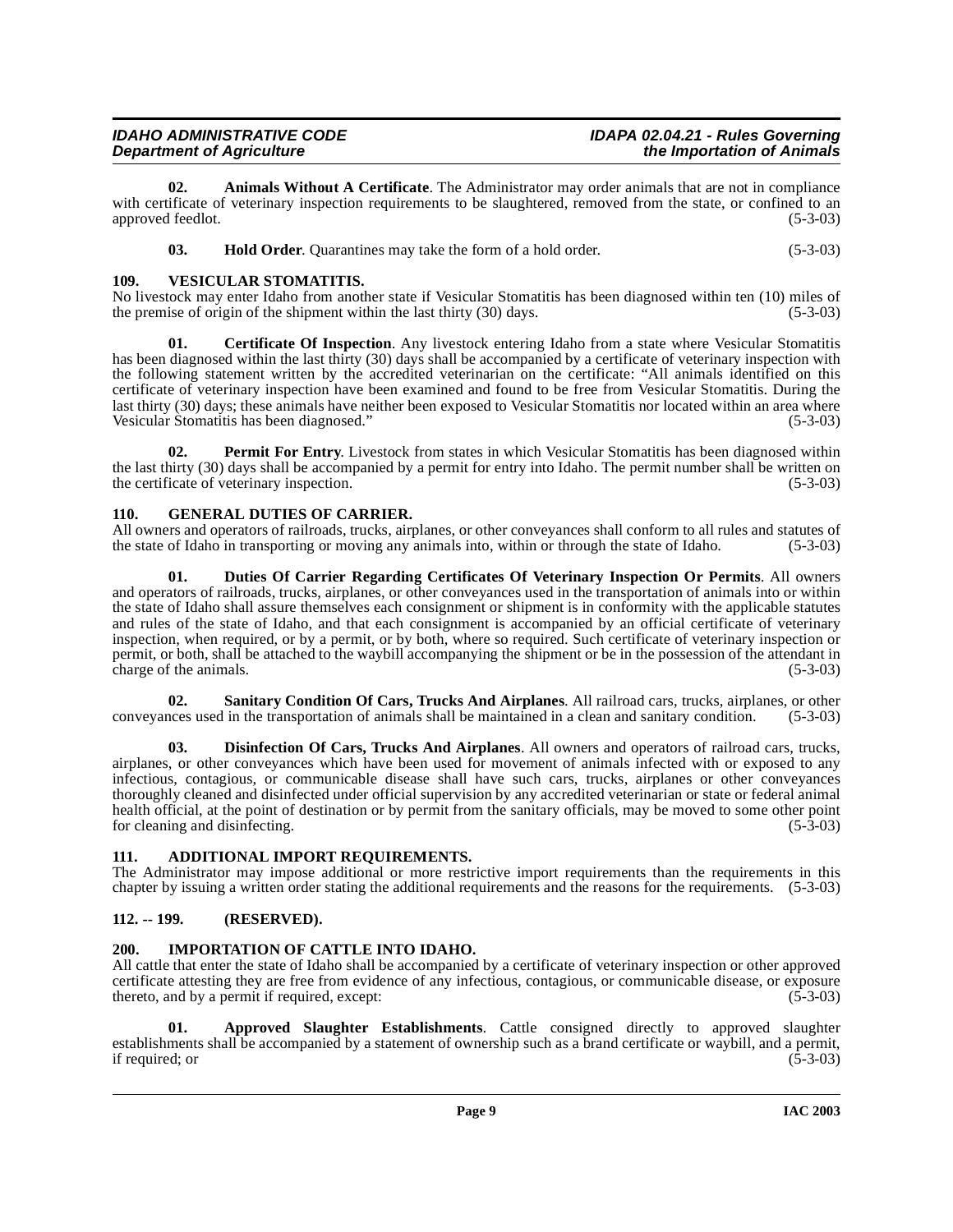<span id="page-9-13"></span>**02. Specifically Approved Livestock Market**. Cattle consigned directly to specifically approved livestock markets shall be accompanied by a statement of ownership such as a brand certificate or waybill, and a permit, if required; or

<span id="page-9-9"></span>**03. Feedlots Approved By The Administrator**. Cattle consigned directly to feedlots approved by the trator for conducting veterinary inspections upon the arrival of the cattle. (5-3-03) Administrator for conducting veterinary inspections upon the arrival of the cattle.

<span id="page-9-11"></span>**04. Post-Entry Inspection**. All cattle entering Idaho may be subject to a post-entry inspection by state or federal animal health officials. (5-3-03)

#### <span id="page-9-15"></span><span id="page-9-0"></span>**201. WHEN PERMITS ARE REQUIRED FOR CATTLE.**

<span id="page-9-8"></span>**Dairy**. For all intact male and female cattle of dairy breeds not consigned directly to an approved slaughter establishment, or to a specifically approved livestock market. Dairy cattle three hundred sixty-five (365) days of age or older shall be officially identified as provided in IDAPA 02.04.20. The Administrator may require the identification of dairy cattle less than three hundred sixty-five (365) days of age. (5-3-03) identification of dairy cattle less than three hundred sixty-five (365) days of age.

<span id="page-9-4"></span>**02. Beef Bulls**. All bulls of beef breeds not consigned directly to an approved slaughter establishment, or to a specifically approved livestock market, except intact male calves accompanying their dams. (5-3-03)

**03.** Female Beef Cattle. All intact female cattle of beef breeds not consigned directly to an approved restablishment or to a specifically approved livestock market that are: (5-3-03) slaughter establishment or to a specifically approved livestock market that are:

<span id="page-9-10"></span>

| a. | From states or areas that are not Brucellosis Class Free; or | $(5-3-03)$ |
|----|--------------------------------------------------------------|------------|
|----|--------------------------------------------------------------|------------|

**b.** Not officially vaccinated pursuant to IDAPA 02.04.20, "Rules Governing Brucellosis," except companying their dam; or (5-3-03) calves accompanying their dam; or

<span id="page-9-12"></span>**c.** Under one hundred twenty (120) days of age, except calves accompanying their dam. (5-3-03)

**04.** Restricted Areas. All cattle from areas or states on which Idaho or USDA has imposed restrictions. (5-3-03) restrictions. (5-3-03)

<span id="page-9-5"></span>**05.** Other. Cattle of any classification that do not meet other entry requirements. (5-3-03)

#### <span id="page-9-1"></span>**202. -- 209. (RESERVED).**

#### <span id="page-9-2"></span>**210. BRUCELLOSIS VACCINATION REQUIREMENTS.**

All intact female cattle entering Idaho shall have been officially vaccinated for brucellosis except: (5-3-03)

<span id="page-9-6"></span>**01. Cattle Consigned To Slaughter**. Female cattle consigned directly to an approved slaughter establishment; or (5-3-03)

**02.** Cattle Consigned To Specifically Approved Livestock Markets. Female cattle consigned to a specifically approved livestock market; or (5-3-03) directly to a specifically approved livestock market; or

<span id="page-9-7"></span><span id="page-9-3"></span>**03. Approved Feedlot**. Female cattle consigned directly to an Idaho approved feedlot, by permit; or (5-3-03)

<span id="page-9-14"></span>**04.** Calves. Female calves less than one hundred twenty (120) days of age by permit; or (5-3-03)

**05. Vaccination On Arrival**. Non-vaccinated females more than one hundred twenty (120) days of age may, by permit, be consigned to a qualified destination approved by the Administrator to be officially vaccinated on arrival pursuant to IDAPA 02.04.20, "Rules Governing Brucellosis"; or (5-3-03) arrival pursuant to IDAPA 02.04.20, "Rules Governing Brucellosis"; or

**06. Show Cattle**. Female cattle may enter Idaho for the purpose of participating in shows or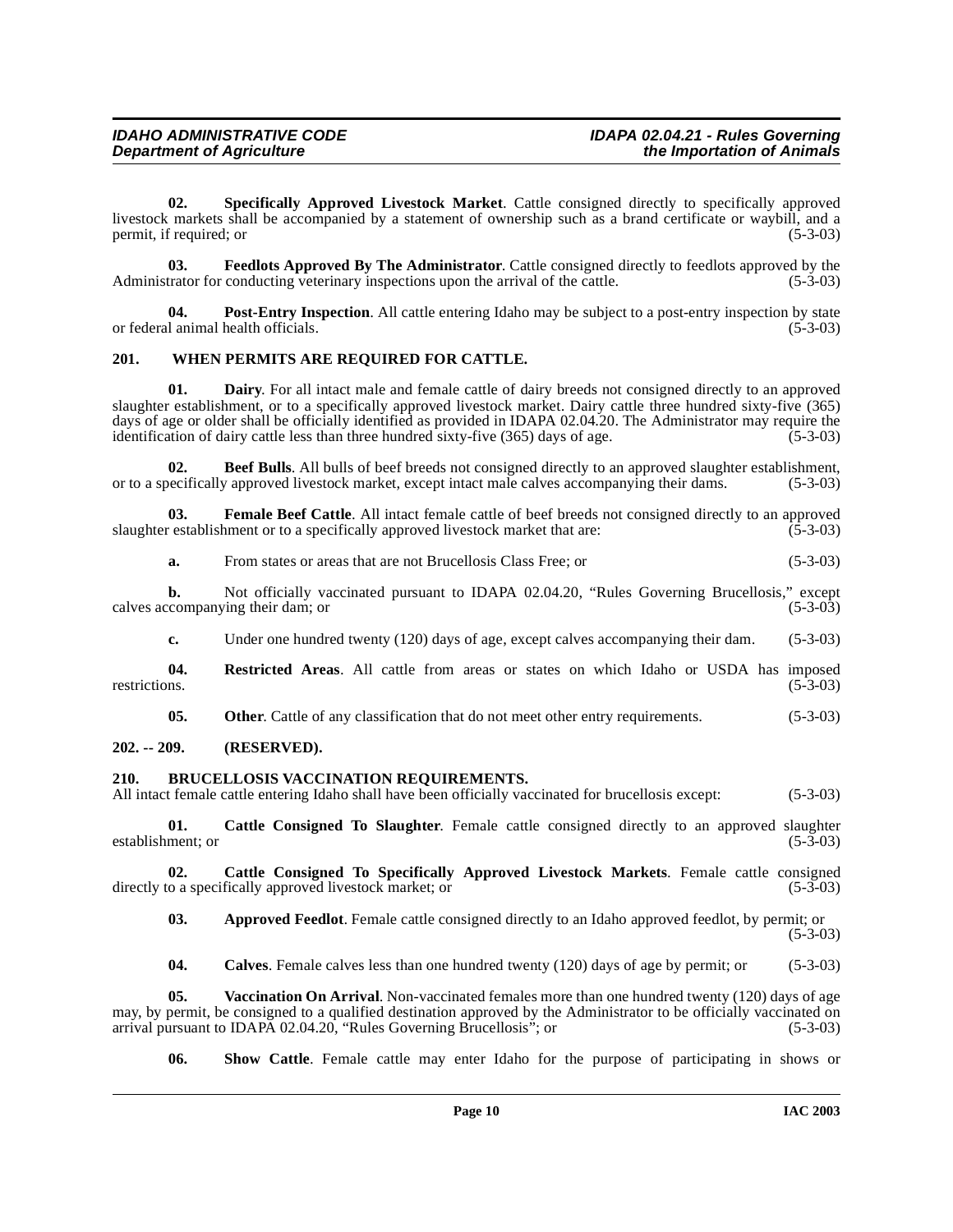#### **IDAHO ADMINISTRATIVE CODE IDAPA 02.04.21 - Rules Governing the Importation of Animals**

exhibitions, by permit. (5-3-03)

# <span id="page-10-6"></span><span id="page-10-0"></span>**211. BRUCELLOSIS TEST REQUIREMENTS.**

<span id="page-10-7"></span>**01. Class A States Or Areas**. All test eligible cattle from Class A states or areas shall have been tested negative within thirty (30) days of importation unless consigned to slaughter. (5-3-03)

<span id="page-10-5"></span>**02. Brucellosis Surveillance Or High Risk Areas**. Test eligible cattle from brucellosis surveillance areas or brucellosis high risk areas shall be tested negative to an official brucellosis test within thirty (30) days before importation into Idaho except those cattle consigned directly to an approved slaughter establishment, or a specifically approved livestock market where they shall be tested prior to sale. Such cattle sold to a destination other than an approved slaughter establishment may be held under quarantine for forty-five  $(45)$  to one hundred twenty  $(120)$  days to allow for additional brucellosis tests. to allow for additional brucellosis tests.

# <span id="page-10-11"></span><span id="page-10-1"></span>**212. TEST ELIGIBLE CATTLE.**

Test eligible cattle are: (5-3-03)

**01. Unvaccinated Or Vaccinated With** *Brucella Abortus* **Strain RB 51 Vaccine**. All intact male and female cattle, eighteen (18) months of age or older, that are not vaccinated against brucellosis with *Brucella abortus* strain 19 vaccine; or (5-3-03)

<span id="page-10-12"></span><span id="page-10-10"></span>

| 02. | <b>Strain 19 Dairy Vaccinates.</b> Brucellosis strain 19 vaccinated female cattle of dairy breeds that are: | $(5-3-03)$ |
|-----|-------------------------------------------------------------------------------------------------------------|------------|
| a.  | Twenty (20) months of age or older; or                                                                      | $(5-3-03)$ |
| b.  | Within two (2) weeks prior to calving or already calved.                                                    | $(5-3-03)$ |
| 03. | <b>Strain 19 Beef Vaccinates.</b> Brucellosis strain 19 vaccinated female cattle of beef breeds that are:   | $(5-3-03)$ |
| a.  | Twenty-four $(24)$ months of age or older; or                                                               | $(5-3-03)$ |

<span id="page-10-9"></span><span id="page-10-4"></span>**b.** Within two (2) weeks prior to calving or already calved. (5-3-03)

**04. All Test Eligible Cattle Entering Idaho**. All test eligible cattle entering Idaho shall be officially identified on the certificate of veterinary inspection. (5-3-03)

# <span id="page-10-2"></span>**213. -- 219. (RESERVED).**

# <span id="page-10-8"></span><span id="page-10-3"></span>**220. GRAZING CATTLE.**

Cattle herds moved into Idaho or from Idaho to other western states for seasonal grazing periods shall be moved only under special grazing permits issued jointly by the Division of Animal Industries and the chief livestock sanitary official in a western state which reciprocates with Idaho in honoring grazing permits. (4-15-03)T

**01. Grazing Permits**. Grazing permits shall be for one (1) specified season only and shall be issued on a case-by-case basis. (4-15-03)T

**02. Tests**. The Administrator, in cooperation with the appropriate agency of the reciprocating state, shall have the authority to impose a tuberculosis or brucellosis herd test or tests on cattle entering for grazing purposes. This test requirement shall be evaluated on an annual basis by the Administrator and the chief livestock sanitary official of the reciprocating state. (4-15-03)T

**03. Herd Ownership**. Cattle herds permitted to move under the provisions of Section 220 shall be established herds. Change of ownership of the herd shall not be allowed while the herd is under the requirements of the grazing permit, and the cattle shall be moved interstate with such certification, identification and testing requirements as the Administrator may require. (4-15-03) requirements as the Administrator may require.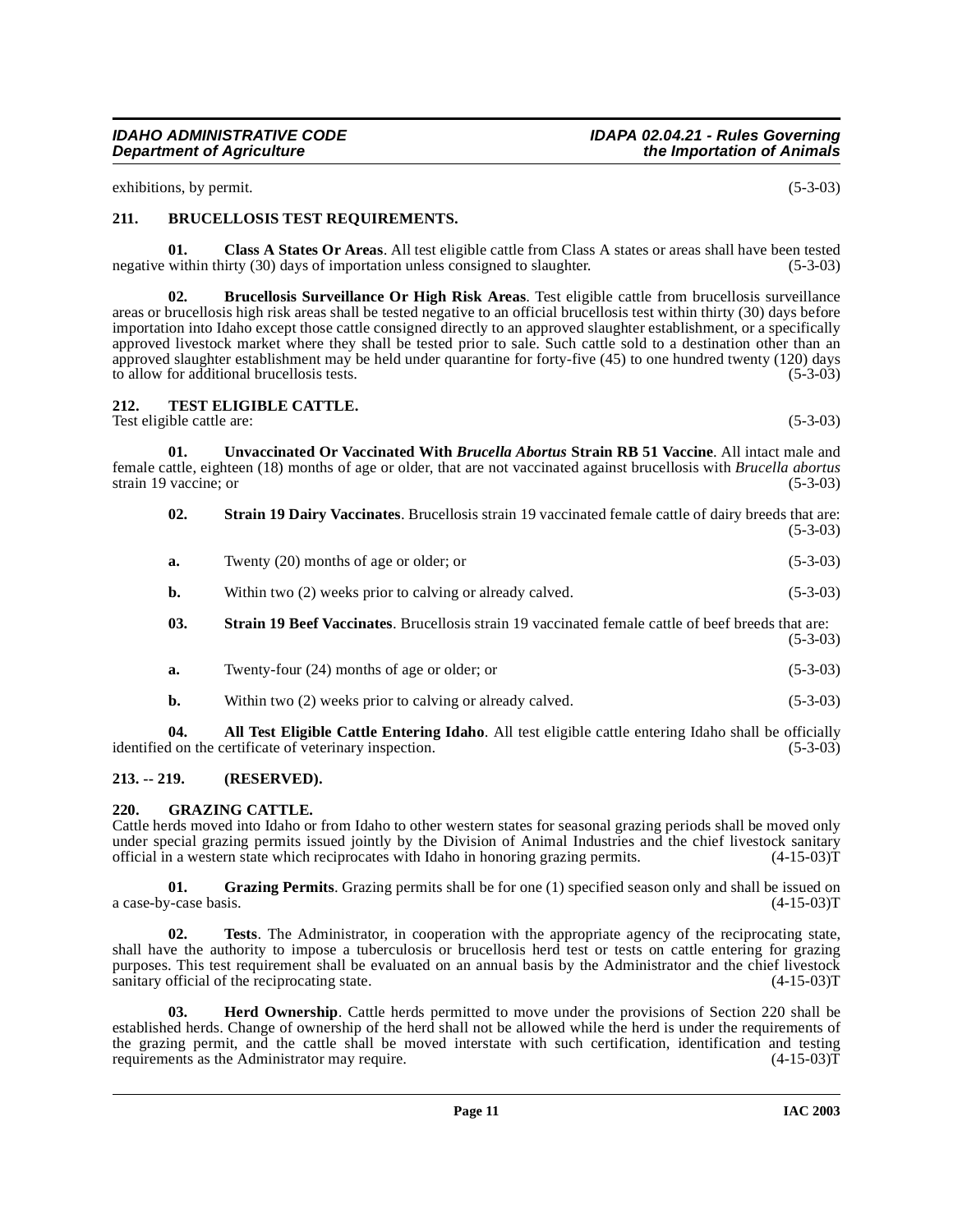#### <span id="page-11-0"></span>**221. -- 229. (RESERVED).**

#### <span id="page-11-6"></span><span id="page-11-1"></span>**230. EMERGENCY SITUATIONS.**

Cattle may be imported into the state of Idaho in emergency situations under special permit from the Administrator. (5-3-03)

<span id="page-11-4"></span>**01. Cattle Held Separate**. Cattle allowed entrance under this provision shall be held separate and apart from Idaho cattle and shall be quarantined for a specific time period to a specific area for grazing or feeding purposes.  $(5-3-03)$ 

<span id="page-11-5"></span>**02. Cattle Returned To State Of Origin**. At the end of the quarantine time period the cattle will be returned to the state of origin, but shall meet the state of origin's import requirements prior to departure from Idaho.

 $(5-3-03)$ 

**03. Cattle That Remain In Idaho**. If an owner desires to leave such cattle in Idaho after the time period has expired, then such cattle shall meet the same health and test requirements as would normally be required of any imported cattle and this shall be done at the owner's expense. any imported cattle and this shall be done at the owner's expense.

# <span id="page-11-2"></span>**231. -- 239. (RESERVED).**

# <span id="page-11-11"></span><span id="page-11-3"></span>**240. TUBERCULOSIS TEST REQUIREMENTS.**

Cattle and domestic bison may enter the state of Idaho provided: (5-3-03)

<span id="page-11-8"></span>**01. Tuberculosis Accredited Free State Or Zone**. Cattle and bison that originate from a bovine tuberculosis accredited free state or zone, as defined by USDA in Title 9, Part 77, CFR, in which there are no animals or herds infected with or exposed to tuberculosis may enter the state without a tuberculosis test. (5-3 or herds infected with or exposed to tuberculosis may enter the state without a tuberculosis test.

<span id="page-11-7"></span>**02. Tuberculosis Accredited Free Herd**. Cattle and bison that originate in an accredited tuberculosis free herd in either an accredited free state or zone, a modified accredited advanced state or zone, or a modified accredited state or zone, as defined by USDA in Title 9, Part 77, CFR, and for which both an accredited herd number and date of last tuberculosis test are shown on the certificate of veterinary inspection, may enter the state without a tuberculosis test. (5-3-03)

<span id="page-11-9"></span>**03. Tuberculosis Modified Accredited Advanced State Or Zone**. Cattle and bison that originate from a modified accredited advanced state or zone, as defined by USDA in Title 9, Part 77, CFR, and are not known to be infected with or exposed to tuberculosis, may be imported upon meeting the following requirements: (5-3-03)

**a.** Steers, spayed heifers, and intact heifers of beef breeds that are less than fifteen (15) months of age, which are consigned for grazing, or steers, spayed heifers, and intact heifers of beef breeds that are consigned directly to a feedlot approved for finish feeding of cattle or bison relative to tuberculosis, may enter without individual identification or testing for tuberculosis; and (4-15-03) identification or testing for tuberculosis; and

**b.** All other cattle and bison, except those moving on grazing permits issued by the Administrator under the provisions of Section 220 and those consigned for immediate slaughter at an approved slaughter establishment, shall be tested for tuberculosis with negative results within sixty (60) days prior to entry into Idaho.

 $(4-15-03)$ T

<span id="page-11-10"></span>**04. Tuberculosis Modified Accredited State Or Zone**. Cattle and bison that originate in a modified accredited state or zone, as defined by USDA in Title 9, Part 77, CFR, and which are not known to be infected with or<br>exposed to tuberculosis, may enter Idaho under one (1) of the following conditions: (5-3-03) exposed to tuberculosis, may enter Idaho under one  $(1)$  of the following conditions:

The cattle and bison are steers, spayed heifers or intact heifers which are consigned directly to a feedlot approved for finish feeding of cattle and bison relative to tuberculosis and that have been individually identified and classified negative on an official tuberculosis test within sixty (60) days prior to entry into Idaho; or (5-3-03)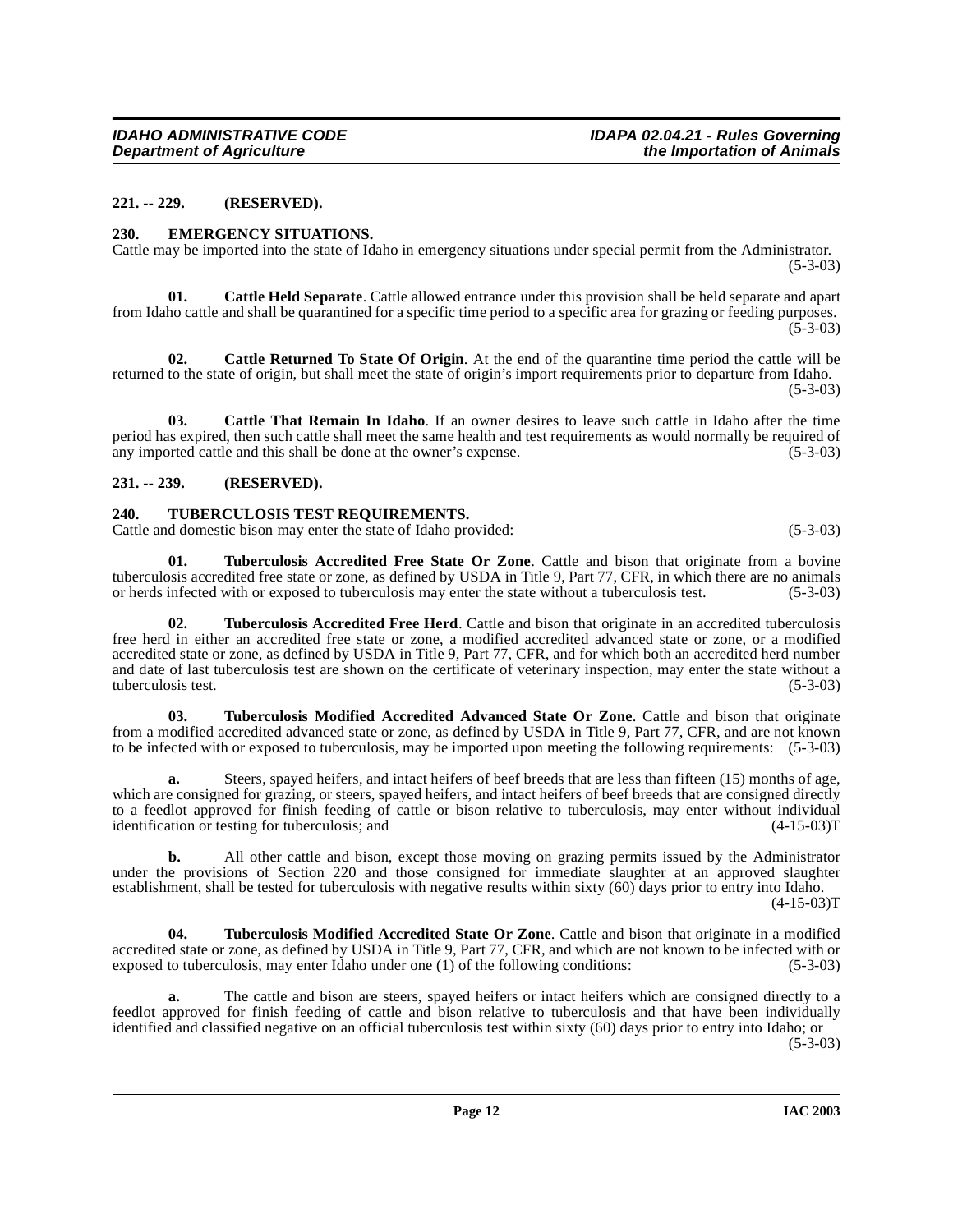| IDAHO ADMINISTRATIVE CODE        | IDAPA 02.04.21 - Rules Governing |
|----------------------------------|----------------------------------|
| <b>Department of Agriculture</b> | the Importation of Animals       |

**b.** The cattle and bison are consigned for immediate slaughter at an approved slaughter establishment; or  $(5-3-03)$ 

**c.** The cattle and bison have been subjected to two (2) official tuberculosis tests, the results of which are negative, the first test shall be a whole herd test, the second test shall be at least sixty (60) days, and no more than six (6) months, after the whole herd test and shall be not more than sixty (60) days prior to entry into Idaho.

(5-3-03)

<span id="page-12-9"></span>**05. Tuberculosis Accredited Prepartory State Or Zone**. Cattle and bison that originate in an accredited preparatory state or zone, as defined by USDA in Title 9, Part 77, CFR, and which are not known to be infected with or exposed to tuberculosis, may enter Idaho under one (1) of the following conditions: (5-3-03)

**a.** The cattle and bison are steers, spayed heifers or intact heifers which are consigned directly to a feedlot approved for finish feeding of cattle and bison relative to tuberculosis and that are individually identified and have been classified negative on two (2) official tuberculosis tests conducted at least sixty (60) days but not more that six (6) months apart with the second test being conducted not more than sixty (60) days prior to entry into Idaho; or (5-3-03)

**b.** The cattle and bison originate in a tuberculosis accredited free herd, are individually identified, and have been tested negative on an official tuberculosis test within sixty (60) days prior to entry into Idaho; or (5-3-03)

**c.** The cattle and bison are individually identified, are from a herd that has been subjected to a complete tuberculosis herd test with negative results within the past twelve (12) months and the animals being imported have been subjected to two (2) additional official tuberculosis tests with negative results, conducted not less than sixty (60) days apart with the second test being conducted not more than sixty (60) days prior to the date of importation. (5-3-03) importation. (5-3-03)

<span id="page-12-10"></span>**06. Tuberculosis Non-Accredited State Or Zone**. Cattle and bison that originate in a non-accredited state or zone, as defined by USDA in Title 9, Part 77, CFR, may not enter Idaho except by special permit issued by the administrator and under the conditions specified by the administrator at the time the permit is issued. (5-3-03)

# <span id="page-12-0"></span>**241. -- 249. (RESERVED).**

# <span id="page-12-6"></span><span id="page-12-1"></span>**250. SCABIES.**

All cattle not known to be infected with Scabies consigned to Idaho from any state or area designated as a Scabies quarantined area are to be accompanied by a certificate of veterinary inspection from the state of origin indicating that such animals have been treated with an approved scabicide. Such cattle shall be accompanied by an entry permit from the Division of Animal Industries. The only exceptions to the above requirements are as follows: (5-3-03)

<span id="page-12-7"></span>**01. Treatment After Arrival**. Cattle may be moved, by permit from the Division of Animal Industries, to an Idaho location for treatment for Scabies within twenty-four (24) hours after arrival. Such cattle shall not be mixed or allowed to intermingle with resident cattle prior to official treatment. (5-3-03)

<span id="page-12-4"></span>**02. Direct To Slaughter**. Cattle may be shipped without permit directly to an approved slaughter ment. (5-3-03) establishment.

<span id="page-12-5"></span>**03.** Inspection. Female cattle of dairy breeds over eighteen (18) months of age may be shipped into Idaho by permit, without treatment for Scabies, provided a hands-on inspection by an accredited veterinarian, or a state or federal animal health official, is conducted to ascertain that the cattle are not infected. (5-3-03)

# <span id="page-12-2"></span>**251. -- 259. (RESERVED).**

# <span id="page-12-8"></span><span id="page-12-3"></span>**260. TRICHOMONIASIS.**

The Certificate of Veterinary Inspection for bulls imported into Idaho shall contain a statement certifying that Trichomoniasis is not known to exist in the herd of origin, and: (5-3-03) Trichomoniasis is not known to exist in the herd of origin, and:

<span id="page-12-11"></span>**01. Virgin Bulls Less Than Twenty-Four Months Of Age**. The virgin bull(s) are less than twenty-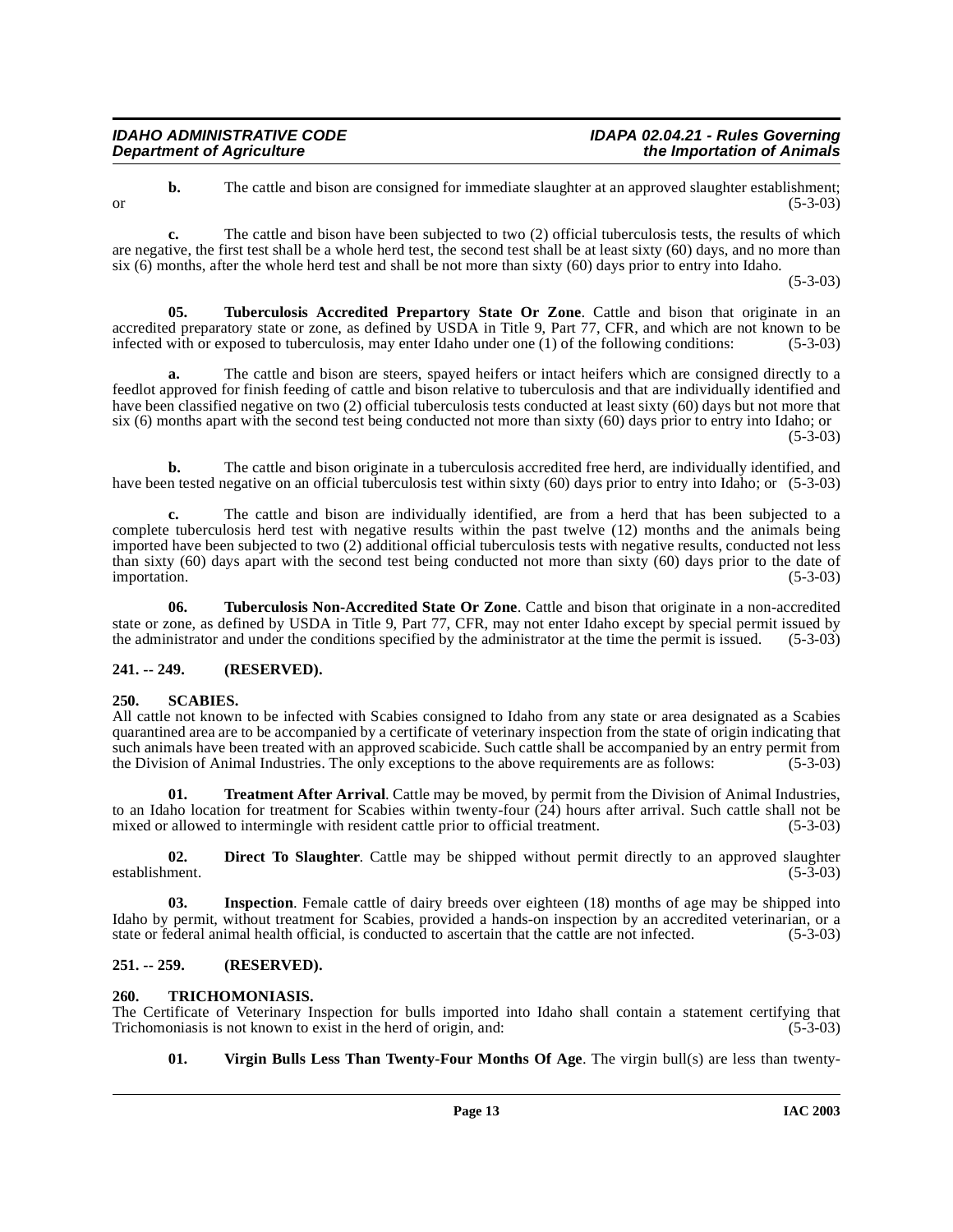# **IDAHO ADMINISTRATIVE CODE IDAPA 02.04.21 - Rules Governing the Importation of Animals**

<span id="page-13-12"></span>

|                                 | four (24) months of age and have not serviced a cow; or                                                                                                | $(5-3-03)$ |
|---------------------------------|--------------------------------------------------------------------------------------------------------------------------------------------------------|------------|
| 02.                             | <b>Tested Bulls</b> . The bull(s) have been tested by culture for trichomoniasis within thirty (30) days of<br>shipment and were negative to the test. | $(5-3-03)$ |
| 03.                             | <b>Exceptions.</b> Exceptions to certification and testing:                                                                                            | $(5-3-03)$ |
| a.                              | Bulls consigned directly to slaughter at an approved slaughter establishment; or                                                                       | $(5-3-03)$ |
| b.                              | Bulls consigned directly to an approved feedlot; or                                                                                                    | $(5-3-03)$ |
| c.                              | Bulls consigned directly to a specifically approved livestock market; or                                                                               | $(5-3-03)$ |
| d.<br>specific rodeos in Idaho. | Rodeo bulls imported by an Idaho based rodeo producer, or rodeo bulls imported to perform at                                                           | $(5-3-03)$ |

## <span id="page-13-0"></span>**261. -- 289. (RESERVED).**

## <span id="page-13-4"></span><span id="page-13-1"></span>**290. DOMESTIC BISON.**

<span id="page-13-10"></span>**01.** Shipment. All domestic bison imported into Idaho shall be in compliance with the same ents as cattle contained in this chapter and Title 9, Parts 71, 77, and 78, CFR. (5-3-03) requirements as cattle contained in this chapter and Title 9, Parts 71, 77, and 78, CFR.

<span id="page-13-8"></span>**02. Permits**. A permit is required from the Division of Animal Industries prior to importation of domestic bison. (5-3-03)

#### <span id="page-13-2"></span>**291. -- 299. (RESERVED).**

#### <span id="page-13-7"></span><span id="page-13-3"></span>**300. HORSES, MULES, ASSES AND EQUIDAE.**

All horses, mules, asses and equidae which are to be transported or moved into the state of Idaho shall be accompanied by an official certificate of veterinary inspection or extended validity equine certificate, from the state of origin, stating that the equidae are free from evidence of any communicable disease and have completed EIA test requirements, except as provided in this section. (5-3-03)

<span id="page-13-5"></span>**01. EIA Test Requirements**. An official EIA test is a blood test conducted by a USDA approved y, within six (6) months prior of entry of the equidae into Idaho. (5-3-03) laboratory, within six  $(6)$  months prior of entry of the equidae into Idaho.

**a.** Entry of equidae into Idaho shall not be allowed until the EIA test has been completed and reported negative. Equidae which test positive to the EIA test shall not be permitted entry into Idaho, except by special written permission from the Administrator. (5-3-03) permission from the Administrator.

**b.** A nursing foal less than six (6) months of age accompanied by its EIA negative dam is exempt from the test requirements.  $(5-3-03)$ 

<span id="page-13-13"></span>**02. Working Horses Included On Grazing Permits**. "Working horses" used for seasonal ranching purposes may be exempt from the requirements of this section if the horses have been included on a current grazing permit which has received prior approval from the Administrator and the chief livestock sanitary official in a western state which reciprocates with Idaho in honoring grazing permits. (5-3-03)

<span id="page-13-11"></span>**03.** Slaughter Horses. Equids being moved to an approved equine slaughter establishment may be d from EIA test requirements. (5-3-03) exempted from EIA test requirements.

<span id="page-13-6"></span>**04. Equine Feeding Facilities**. Equids being fed for slaughter in an equine feeding facility approved by the Administrator may be exempt from EIA test requirements.

<span id="page-13-9"></span>**05.** Reciprocal Agreements. The Administrator may enter into cooperative reciprocal agreements with neighboring states which exempt EIA testing requirements for movement of equidae between the cooperating states.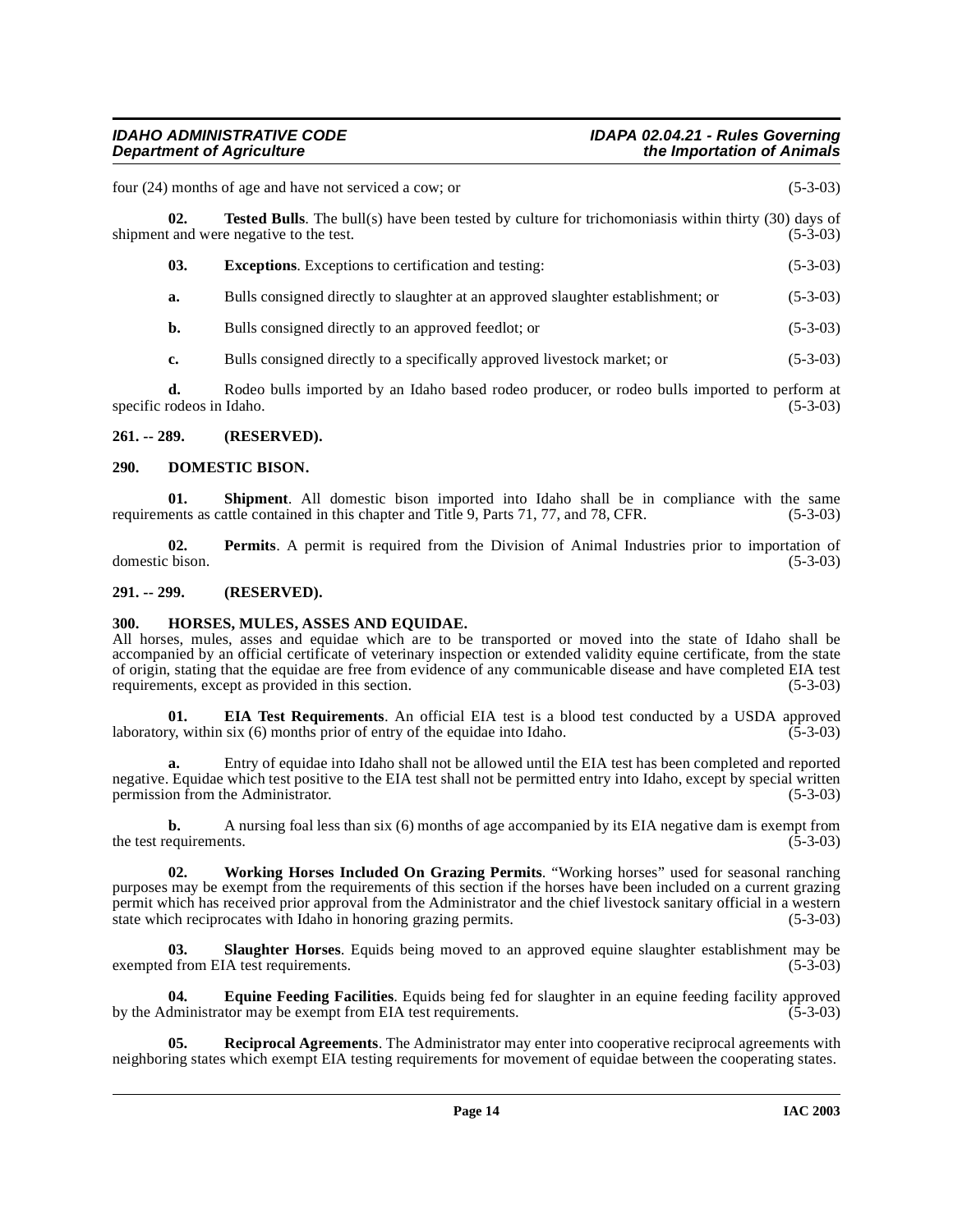(5-3-03)

# <span id="page-14-0"></span>**301. -- 399. (RESERVED).**

#### <span id="page-14-6"></span><span id="page-14-1"></span>**400. IMPORTATION OF SWINE.**

Swine may enter the state of Idaho provided they meet the brucellosis and pseudorabies requirements in Sections 401 and 402, and are accompanied by a certificate of veterinary inspection attesting to the following: (5-3-03 and 402, and are accompanied by a certificate of veterinary inspection attesting to the following:

**01. Animals Inspected**. All swine have been inspected within thirty (30) days prior to the date of shipment, and that they are free from evidence of all infectious, contagious, or communicable diseases, or known exposure thereto during the preceding sixty (60) days; and (5-3-03)

<span id="page-14-9"></span><span id="page-14-4"></span>

| 02. |  | <b>Vaccination</b> . The swine have not been vaccinated with any pseudorabies vaccine; and (5-3-03) |  |  |  |  |
|-----|--|-----------------------------------------------------------------------------------------------------|--|--|--|--|
|-----|--|-----------------------------------------------------------------------------------------------------|--|--|--|--|

<span id="page-14-8"></span>**03.** Garbage. The swine have not been fed raw garbage. (5-3-03)

**04. Slaughter Swine Exceptions**. Swine for immediate slaughter which are apparently healthy may enter the state of Idaho without a certificate of veterinary inspection, provided the applicable permit requirements are met and the swine are consigned directly to an approved slaughter establishment, or to a specifically approved livestock market for sale to an approved slaughter establishment. (5-3-03)

# <span id="page-14-5"></span><span id="page-14-2"></span>**401. BRUCELLOSIS REQUIREMENTS.**

Breeding swine shall be tested negative for brucellosis at a dilution of one to twenty-five (1:25) on the standard tube test within thirty (30) days prior to entry or negative to Official Card Test, within thirty (30) days prior to entry, or originate from a validated brucellosis free herd or validated brucellosis free state. (5-3-03)

### <span id="page-14-7"></span><span id="page-14-3"></span>**402. PSEUDORABIES REQUIREMENTS.**

All swine shall have a permit for entry from the Division of Animal Industries and be individually identified by official ear tags or other approved techniques indicating the state and herd of origin. (5-3-03) official ear tags or other approved techniques indicating the state and herd of origin.

**01. Breeding Swine**. Breeding swine may be shipped directly from: (5-3-03)

**a.** A farm of origin or a specifically approved livestock market in a Stage IV or V state/area without Pseudorabies testing; or (5-3-03)

**b.** A qualified Pseudorabies-negative herd with a negative official Pseudorabies test within thirty (30) days prior to entry into Idaho; or (5-3-03)

**c.** A farm of origin or a specifically approved livestock market in any other state or area with a negative official Pseudorabies test within thirty (30) days prior to entry and such swine must be quarantined in isolation at destination and retested thirty (30) to sixty (60) days following importation.  $(5-3-03)$ isolation at destination and retested thirty  $(30)$  to sixty  $(60)$  days following importation.

**02. Feeder Pigs**. Feeder pigs may be shipped directly from: (5-3-03)

**a.** A farm of origin or a specifically approved livestock market in a Stage IV or V state/area, or be directly from a qualified Pseudorabies-negative herd without a Pseudorabies test: or (5-3-03) shipped directly from a qualified Pseudorabies-negative herd without a Pseudorabies test; or

**b.** A farm of origin or a specifically approved livestock market in any other state or area with a negative official Pseudorabies test within thirty (30) days prior to entry. Such swine must be quarantined in isolation at destination and retested thirty (30) to sixty (60) days following importation. (5-3-03) at destination and retested thirty  $(30)$  to sixty  $(60)$  days following importation.

**03. Slaughter Swine**. Slaughter swine that are known to be exposed to Pseudorabies may be shipped directly to an approved slaughter establishment by permit. Slaughter swine, which are not known to be infected or exposed, may be imported from a state/area with a program status up to and including Stage III, for movement directly to an approved slaughter establishment, with a permit. Slaughter swine from Stage IV or V state/area, which are not known to be infected or exposed, may be imported directly to approved slaughter establishments or to specifically approved livestock markets for sale to approved slaughter establishments, without a permit. (5-3-03)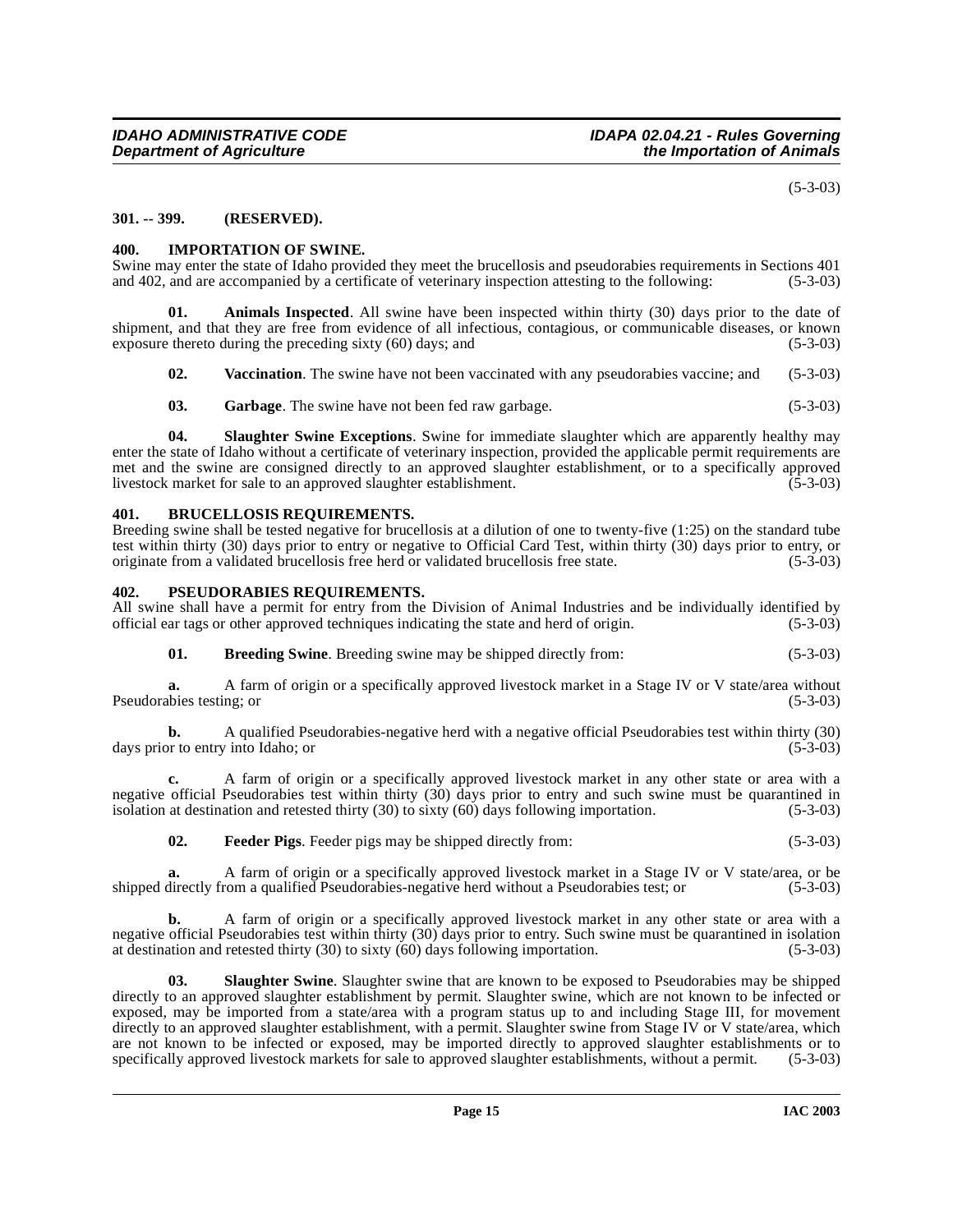#### <span id="page-15-0"></span>**403. -- 499. (RESERVED).**

#### <span id="page-15-8"></span><span id="page-15-1"></span>**500. DOGS AND CATS.**

**01. Dogs**. All dogs imported into the state of Idaho shall be accompanied by an official certificate of veterinary inspection attesting that such dogs are apparently free from any infectious, contagious or communicable disease, and have been officially vaccinated for rabies in accordance with the current recommendations of the National Association of State Public Health Veterinarian's Compendium of Animal Rabies Vaccines. Dogs three (3) months of age or older originating from a rabies quarantined area must have a permit from the Division of Animal Industries prior to importation. (5-3-03)

**02. Cats**. All cats imported into the state of Idaho shall be accompanied by an official certificate of veterinary inspection attesting that such cats are apparently free from any infectious, contagious or communicable disease. Cats three (3) months of age or older shall have been vaccinated for rabies according to the recommendations of the current National Association of State Public Health Veterinarian's Compendium on Animal Rabies Vaccines.

(5-3-03)

**03. Permits Required**. The Administrator may require any dog or cat, from an area that has been determined to pose a significant threat of disease, to have an import permit prior to movement into Idaho. (5-3-03)

#### <span id="page-15-2"></span>**501. -- 599. (RESERVED).**

#### <span id="page-15-9"></span><span id="page-15-3"></span>**600. IMPORTATION OF DOMESTIC CERVIDAE.**

Domestic cervidae may enter the state of Idaho, by permit, provided: (5-3-03)

**01. Certificate Of Veterinary Inspection**. The cervidae are accompanied by a certificate of veterinary inspection certifying that they have been inspected within thirty (30) days prior to the date of shipment, that they are free from evidence of infectious, contagious, or communicable diseases, or known exposure thereto during the preceding sixty (60) days; and (5-3-03) preceding sixty  $(60)$  days; and

<span id="page-15-11"></span>**02. Meet Testing Requirements**. The cervidae shall meet the testing requirements of Section 601. (5-3-03)

#### <span id="page-15-4"></span>**601. TESTING REQUIREMENTS.**

All cervidae imported into Idaho shall meet the following test requirements, except cervidae that do not originate from a CWD or Tuberculosis endemic area, as determined by the administrator, may be imported directly to an approved slaughter establishment for immediate slaughter, or a domestic cervidae approved feedlot, to be fed for slaughter, without meeting the test requirements. (5-3-03)

**01. Brucellosis**. Animals six (6) months of age and older shall be negative to at least two (2) different official brucellosis tests, one (1) of which shall be the rivanol, the PCIFA, the CF, or the CITE test, within thirty (30) days prior to entry, or the animals shall originate directly from a Brucellosis certified free herd or a Brucellosis class free state for cervidae. (5-3-03)

**02. Tuberculosis**. Imported domestic cervidae shall be tested according to the provisions in Title 9, Part 77, CFR. (5-3-03)

**03.** Red Deer Genetic Factor. Elk shall be tested negative for red deer genetic factor by a laboratory by the Division of Animal Industries, or the elk are registered with NAEBA. (5-3-03) approved by the Division of Animal Industries, or the elk are registered with NAEBA.

#### <span id="page-15-10"></span><span id="page-15-5"></span>**602. INDIVIDUAL IDENTIFICATION.**

Each cervid animal imported shall be individually identified by an approved USDA identification device on a certificate of veterinary inspection issued by the accredited veterinarian who performed any required tests. (5-3-03)

#### <span id="page-15-7"></span><span id="page-15-6"></span>**603. DESTINATION.**

Imported domestic cervidae shall be delivered only to approved slaughter establishments, domestic cervidae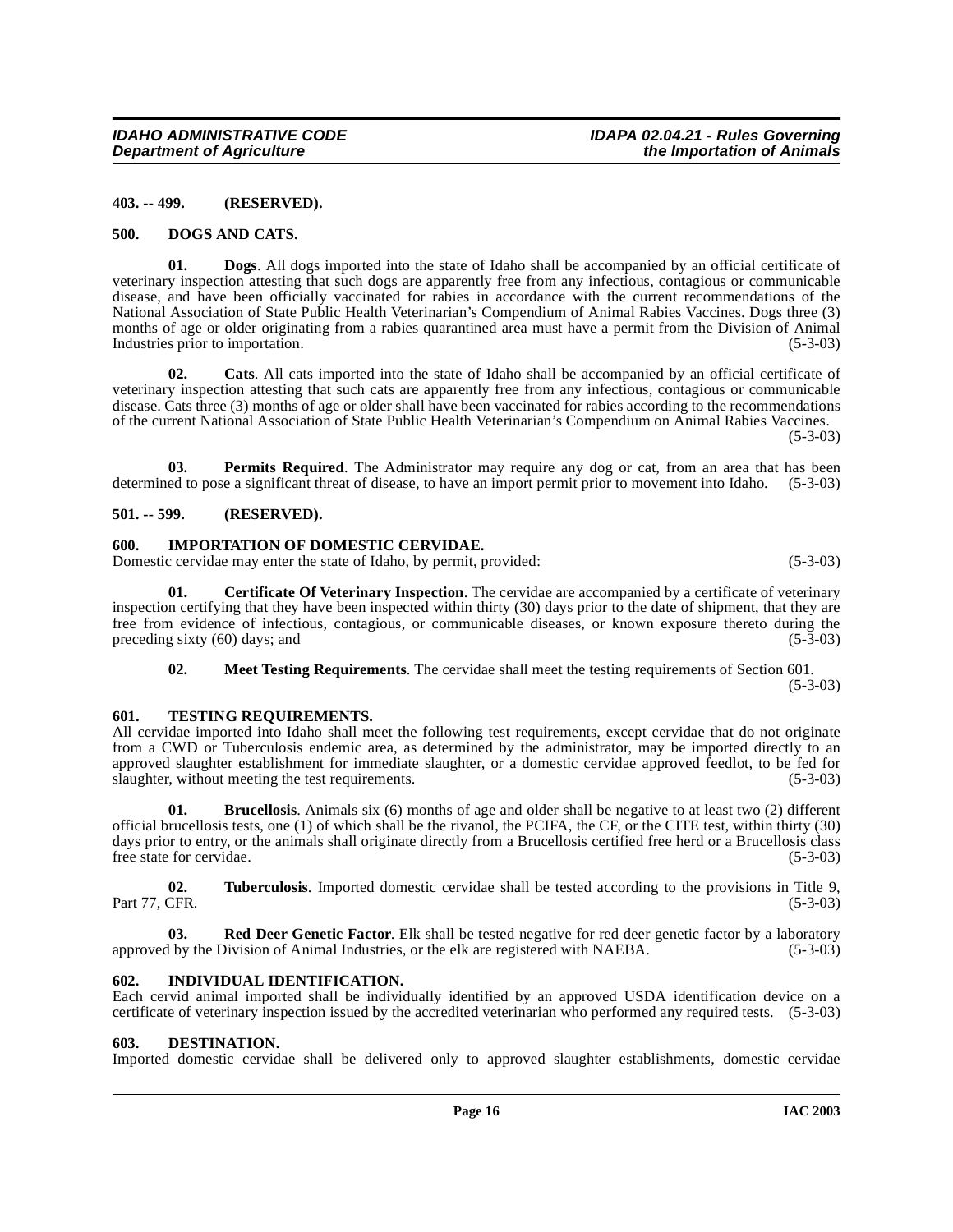**IDAHO ADMINISTRATIVE CODE**<br>Department of Agriculture in the Importation of Animals<br>*Department of Agriculture* 

approved feedlots, or domestic cervidae ranches, which are in compliance with the domestic cervidae rules.

#### <span id="page-16-10"></span><span id="page-16-0"></span>**604. IMPORT PERMIT.**

Domestic cervidae imported into Idaho shall require a permit issued by the Division of Animal Industries. (5-3-03)

# <span id="page-16-11"></span><span id="page-16-1"></span>**605. MENINGEAL WORM ENDEMIC REGION.**

Domestic cervidae shall be imported only from a region not known to be endemic with Parelaphostrongylus tenuis (meningeal worm of white tail deer), as reported by the Southeastern Cooperative Wildlife Disease Study. (5-3-03)

### <span id="page-16-12"></span><span id="page-16-2"></span>**606. MOVEMENT OF CERVIDAE BETWEEN AZA FACILITIES.**

Movement of cervidae between accredited AZA facilities is exempt from the tuberculosis testing requirements of this rule. All other movement from AZA-accredited facilities shall comply with the tuberculosis testing requirements.  $(5-3-03)$ 

<span id="page-16-9"></span>**607. FROM CERTIFIED CWD FREE HERD.**

All elk imported into Idaho shall originate from a herd that has been enrolled in a CWD monitoring program for at least sixty (60) months and which has been determined to have certified CWD free cervid herd status by the animal health official of the state of origin. (5-3-03)

**01. Records**. In order to qualify for CWD free status, the records and causes of death for the past five (5) years in the herd shall be made available to the state animal health official of the state of origin, and the Division of Animal Industries upon request.  $(5-3-03)$ of Animal Industries upon request.

**02. Exceptions**. The Administrator, after conducting an evaluation, may grant exceptions to the provisions of this Section on a case-by-case basis. (5-3-03)

#### <span id="page-16-3"></span>**608. -- 699. (RESERVED).**

#### <span id="page-16-8"></span><span id="page-16-4"></span>**700. AVIAN SPECIES.**

All birds imported into Idaho shall have either a certificate of veterinary inspection or other approved certificate.

#### <span id="page-16-15"></span><span id="page-16-5"></span>**701. POULTRY.**

All poultry imported into the state of Idaho shall either: (5-3-03)

<span id="page-16-13"></span>**Originate From NPIP Flock**. Originate from a certified NPIP flock and have a valid VS Form 9-3 shipment; or (5-3-03) accompanying the shipment; or

<span id="page-16-17"></span>**02. Salmonella Test**. Every bird in the shipment shall be tested negative for *Salmonella pullorumtyphoid*, *Salmonella enteritidis*, *Mycoplasma synoviae*, and *Mycoplasma gallisepticum* within the past thirty (30) days and have a valid certificate of veterinary inspection accompany the shipment. Test results shall be recorded on the certificate of veterinary inspection. (5-3-03) (5-3-03)

### <span id="page-16-14"></span><span id="page-16-6"></span>**702. POULTRY HATCHING EGGS.**

All poultry hatching eggs being imported into Idaho shall: (5-3-03) (5-3-03)

**01. NPIP Flock**. Originate from a certified NPIP flock and have a valid VS Form 9-3 accompanying (5-3-03) the shipment; or

**02. Negative Birds**. Come from birds that have been tested negative to *Salmonella pullorum-typhoid, Salmonella enteritidis* and *Mycoplasma synoviae* within the past thirty (30) days prior to shipment and the test results for the parent birds shall be recorded on a valid certificate of veterinary inspection issued within the last thirty (30) days, which shall accompany the egg shipment.

#### <span id="page-16-16"></span><span id="page-16-7"></span>**703. RATITES.**

Ratites imported in the state of Idaho shall: (5-3-03)

(5-3-03)

**the Importation of Animals**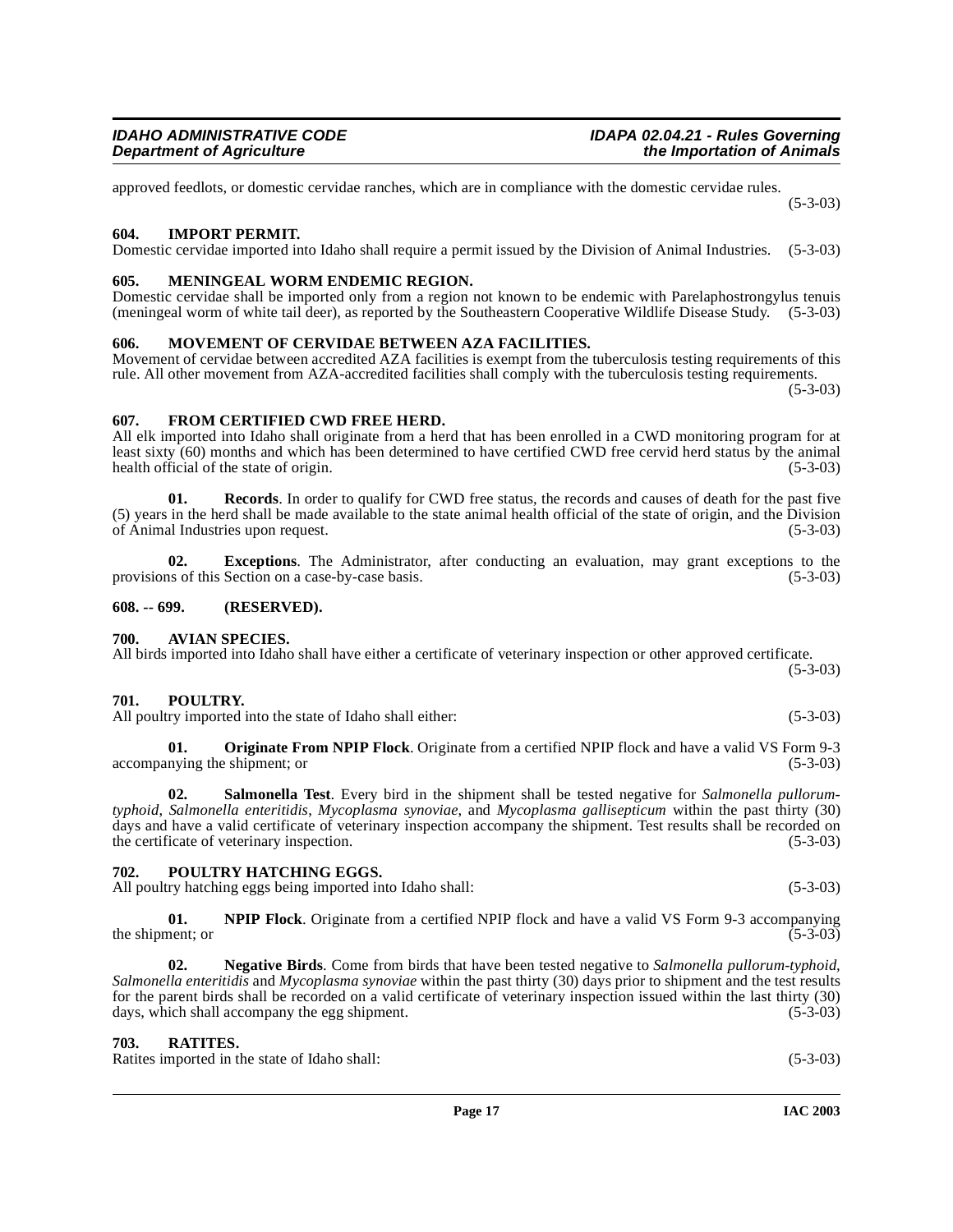**01. Originate From NPIP Flock**. Originate from a certified NPIP flock and have a valid VS Form 9-3 accompanying the shipment, and an accompanying statement signed by the owner that contains one (1) of the following statement(s): (5-3-03) (5-3-03)

<span id="page-17-9"></span>

| a. | "These birds have been inspected and are visibly free of external parasites": or | $(5-3-03)$ |
|----|----------------------------------------------------------------------------------|------------|
|    |                                                                                  |            |

<span id="page-17-8"></span>b. "These birds have been treated for external parasites prior to shipment." (5-3-03)

**02. Not Originating From A NPIP Flock**. Ratites originating from a non-NPIP flock shall be tested negative for *Salmonella pullorum-typhoid* and *Salmonella enteritidis* within the past thirty (30) days prior to shipment, and the test results shall be recorded on a valid certificate of veterinary inspection issued within the last thirty (30) days, which shall accompany the shipment. The certificate of veterinary inspection shall contain one (1) of the following statement(s):  $(5-3-03)$ 

**a.** "These birds have been inspected and are visibly free of external parasites"; or (5-3-03)

<span id="page-17-11"></span>**b.** "These birds have been treated for external parasites prior to shipment"; and  $(5-3-03)$ 

#### <span id="page-17-0"></span>**704. RATITE HATCHING EGGS.**

All ratite hatching eggs imported into the state of Idaho shall: (5-3-03)

**01. NPIP Flock**. Originate from a certified NPIP ratite flock and have a valid VS Form 9-3 accompanying the shipment; or

**02. Negative Birds**. Come from birds that have been tested negative to *Salmonella pullorum-typhoid* and *Salmonella enteritidis* within the past thirty (30) days prior to shipment and the test results for the parent birds shall be recorded on a valid certificate of veterinary inspection issued within the last thirty (30) days, which shall accompany the egg shipment. (5-3-03) accompany the egg shipment.

#### <span id="page-17-12"></span><span id="page-17-1"></span>**705. WATERFOWL.**

Waterfowl imported into the state of Idaho shall be tested negative for *Salmonella pullorum-typhoid*, *Salmonella enteritidis*, *Mycoplasma synoviae*, and *Mycoplasma gallisepticum* within the past thirty (30) days and have a valid certificate of veterinary inspection accompanying the shipment. Test results shall be recorded on the certificate of veterinary inspection.

#### <span id="page-17-13"></span><span id="page-17-2"></span>**706. WILDFOWL HATCHING EGGS.**

All wildfowl hatching eggs imported into the state of Idaho shall come from birds that have been tested negative for *Salmonella pullorum-typhoid*, *Salmonella enteritidis*, *Mycoplasma synoviae*, and *Mycoplasma gallisepticum* within the past thirty (30) days prior to shipment and the test results for the parent birds shall be recorded on a valid certificate of veterinary inspection issued within the last thirty (30) days, which shall accompany the egg shipment.

 $(5-3-03)$ 

#### <span id="page-17-10"></span><span id="page-17-3"></span>**707. PSITTACINE BIRDS.**

Parakeets and other psittacine birds that will not be commercially exchanged in any manner may enter the state of Idaho with a certificate of veterinary inspection. Parakeets and other psittacine birds that are being imported for the purposes of commercial sale or exchange shall have both a permit and a certificate of veterinary inspection. (5-3-03)

#### <span id="page-17-4"></span>**708. -- 709. (RESERVED).**

#### <span id="page-17-7"></span><span id="page-17-5"></span>**710. DOMESTIC FUR-BEARING ANIMALS.**

All domestic fur bearing animals which are transported or moved into the state of Idaho are required to have a certificate of veterinary inspection from the state of origin and an import permit from the Division of Animal Industries. The certificate and permit shall accompany the shipment of the animals. (5-3-03)

<span id="page-17-6"></span>**711. -- 719. (RESERVED).**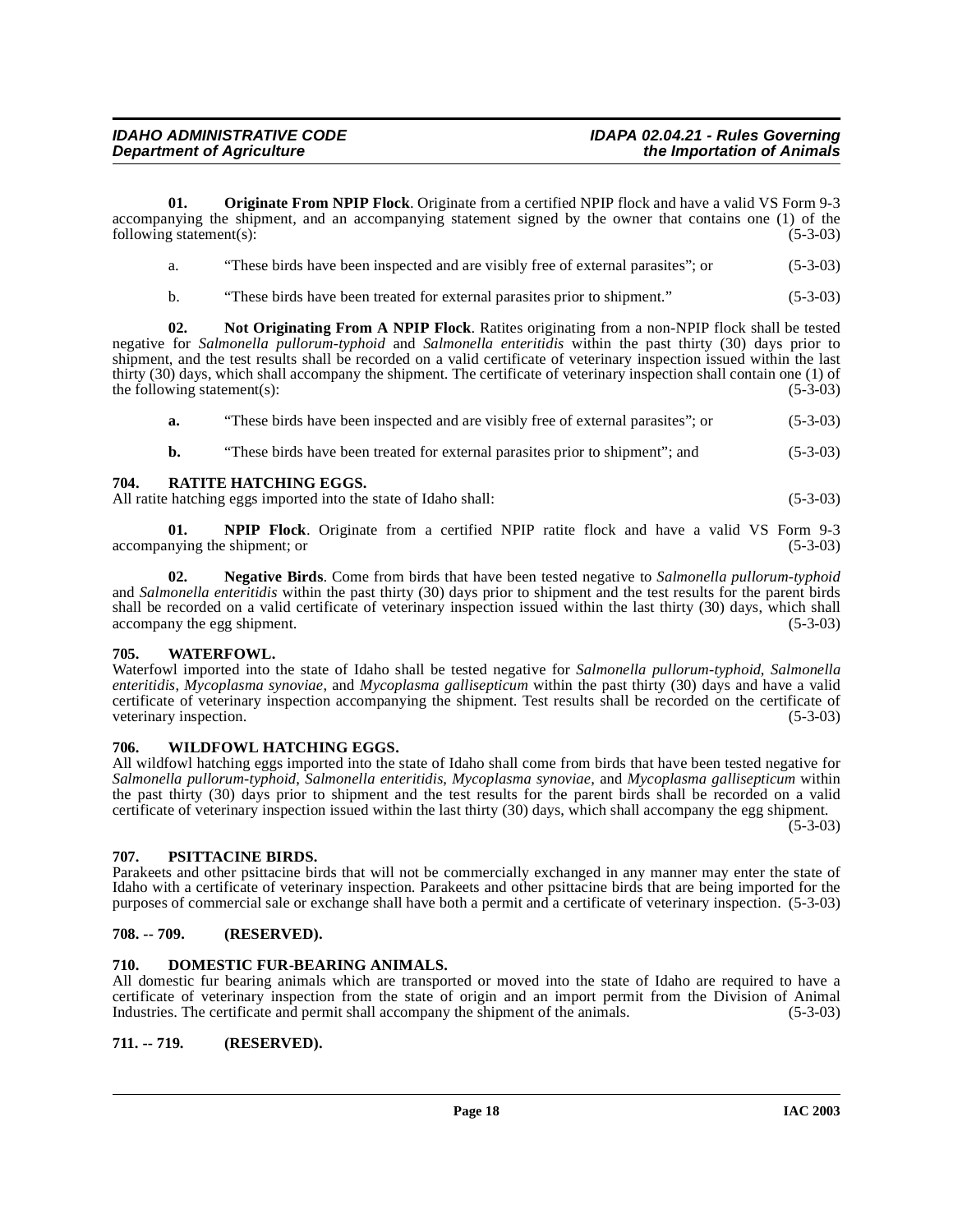#### <span id="page-18-13"></span><span id="page-18-0"></span>**720. WILDLIFE AND EXOTIC ANIMALS.**

All native and non-native wildlife, and all exotic animals imported into Idaho: (5-3-03)

**01. Fish And Game**. Such animals, and all matters pertaining to any restrictions governing their movement into the state of Idaho, are under the authority of the Idaho Department of Fish and Game. (5-3-03)

**02. Certificate And Permit**. In addition to any requirements of the Idaho Department of Fish and Game, such animals are required to have a certificate of veterinary inspection from the state of origin and an import permit from the Division of Animal Industries. (5-3-03)

**03. Additional Requirements**. The Administrator may impose test and certification requirements, for diseases of concern, on any native or non-native wildlife, or exotic animals imported into Idaho. (5-3-03)

## <span id="page-18-1"></span>**721. -- 799. (RESERVED).**

#### <span id="page-18-8"></span><span id="page-18-2"></span>**800. BIOLOGICS.**

<span id="page-18-9"></span>**01. Distribution Permit**. Serum, vaccines, bacterins and biological remedies of all kinds used as diagnostic agents or used in the treatment of diseases of animals shall not be sold, distributed or used within the state of Idaho or imported into the state for sale, distribution or use unless such serum, vaccines, bacterins and biological remedies have been produced under a permit granted by USDA/AHPIS/VS. (5-3-03)

<span id="page-18-11"></span>**02. Shipping Virulent Blood Or Living Virus**. All manufacturers, dealers and distributors of biological products are hereby prohibited from shipping any virulent blood or living virus or bacteria (*Brucella abortus* vaccine) of any disease affecting animals into the state of Idaho except with the written permission of the Administrator, and no living virus for use in animals or poultry shall be distributed or used within the state of Idaho unless approved by the Administrator in writing. (5-3-03) unless approved by the Administrator in writing.

Labels. No permit under Subsections 800.01 and 800.02 of this rule shall be issued unless the product is contained in vessels bearing labels approved by the Division of Animal Industries, properly identifying the product by proper name and description, bearing adequate directions for the use of the product, and bearing no statement, design, or device that may deceive the purchaser, or that is false or misleading in any particular. (5-3-03)

# <span id="page-18-3"></span>**801. -- 899. (RESERVED).**

#### <span id="page-18-12"></span><span id="page-18-4"></span>**900. VIOLATION OF RULES.**

In addition to any other civil, criminal, or administrative action, the Administrator may require any animals imported into Idaho in violation of these rules to be placed under strict quarantine and consigned to immediate slaughter, removed from the state or to an approved feedlot within fifteen  $(15)$  days, or such shipment shall be returned to the point of origin by the importer.  $(5-3-03)$ point of origin by the importer.

#### <span id="page-18-5"></span>**901. -- 989. (RESERVED).**

#### <span id="page-18-10"></span><span id="page-18-6"></span>**990. PENALTIES.**

Any person violating any of the provisions of this chapter may be assessed penalties pursuant to Title 25, Chapters 2, 3, 6, and [37] 35, Idaho Code. (5-3-03)  $3, 6,$  and  $[37]$   $35,$  Idaho Code.

#### <span id="page-18-7"></span>**991. -- 999. (RESERVED).**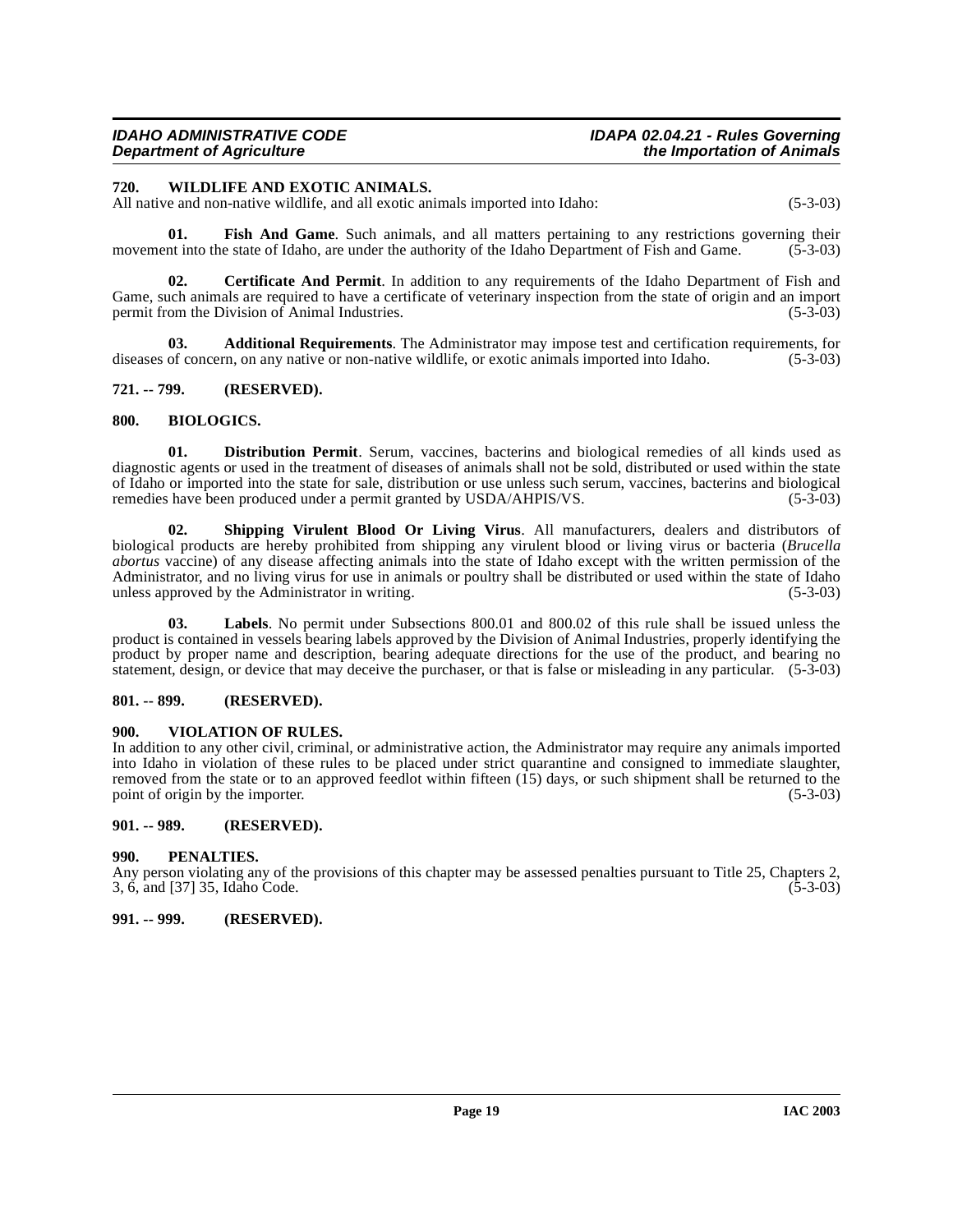# **Subject Index**

## **A**

Abbreviations, IDAPA 02.04.21, Rules Governing The Importation Of Animals [5](#page-4-1) Accredited Veterinarian [4](#page-3-3) Additional Import Requirements, The Importation Of Animals [9](#page-8-5) All Test Eligible Cattle Entering Idaho, The Importation Of Animals [11](#page-10-4) Animals Exposed To Disease Of Originating In A Quarantined Area, The Importation Of Animals [8](#page-7-5) Animals Inspected, Swine, The Importation Of Animals [15](#page-14-4) Approved Brucella Vaccine [4](#page-3-4) Approved Feedlot, The Importation Of Animals [10](#page-9-3) Approved Slaughter Establishment [4](#page-3-5) Approved Slaughter Establishments, Importation Of Cattle Into Idaho [9](#page-8-6) Avian Species, The Importation Of Animals [17](#page-16-8)

#### **B**

Beef, Permits Are Required For Cattle, The Importation Of Animals [10](#page-9-4) Biologics, The Importation Of Animals [19](#page-18-8) Brucellosis Requirements, Breeding Swine, The Importation Of Animals [15](#page-14-5) Brucellosis Surveillance Area Or High Risk Areas [4](#page-3-6) Brucellosis Surveillance Or High Risk Areas, The Importation Of Animals [11](#page-10-5) Brucellosis Test Requirements, The Importation Of Animals [11](#page-10-6) Brucellosis Vaccination Requirements,

The Importation Of Animals [10](#page-9-5)

# **C**

Camelids, Rules Governing The Importation Of Animals [4](#page-3-7) Cattle Consigned To Slaughter, The Importation Of Animals [10](#page-9-6) Cattle Consigned To Specifically Approved Livestock Markets, The Importation Of Animals [10](#page-9-7) Cattle Held Separate, Emergency Situations, The Importation Of Animals [12](#page-11-4) Cattle Returned To State Of Origin, Emergency Situations, The Importation Of Animals [12](#page-11-5) Certificate Of Inspection, The Importation Of Animals [9](#page-8-7) Certificate Of Veterinary Inspection,

Rules Governing The Importation Of Animals [6](#page-5-7)

Certificates Or Permit Required, The Importation Of Animals [6](#page-5-8)

Class A States Or Areas, The Importation Of Animals [11](#page-10-7)

Contents Of A Permit Request, Import Permits, NPIP Certificate, The Importation Of Animals [8](#page-7-6) Contents Of Certificates, The

Importation Of Animals [6](#page-5-9)

# **D**

Dairy, Permits Are Required For Cattle, The Importation Of Animals [10](#page-9-8) Definitions, IDAPA 02.04.21, Rules Governing The Importation Of Animals [4](#page-3-8) Destination, The Importation Of Animals [16](#page-15-7) Direct To Slaughter, Scabies, The Importation Of Animals [13](#page-12-4) Disinfection Of Cars, Trucks & Airplanes, The Importation Of

Animals [9](#page-8-8) Distribution Permit, Biologics, The Importation Of Animals [19](#page-18-9)

Diversion Of Animals After Shipment, The Importation Of Animals [8](#page-7-7)

Division Of Animal Industries [4](#page-3-9) Dogs & Cats, The Importation Of

Animals [16](#page-15-8)

- Domestic Cervidae [5](#page-4-2) Domestic Fur-Bearing Animals, The Importation Of Animals [18](#page-17-7)
- Domesticated [4](#page-3-10)
- Domistic Bison, Shipments & Permits, The Importation Of Animals [14](#page-13-4)

Duties Of Carrier Regarding Health Certificates Of Permits, The Importation Of Animals [9](#page-8-9)

#### **E**

EIA Test Requirements, Horses, Mules, Asses & Equidae, The Importation Of Animals [14](#page-13-5)

Emergency Situations, The Importation Of Animals [12](#page-11-6)

Equine Feeding Facilities, Horses, Mules, Asses & Equidae, The Importation Of Animals [14](#page-13-6) Extended Validity Equine Certificates,

The Importation Of Animals [7](#page-6-2)

# **F**

Federal Animal Health Official [5](#page-4-3) Feedlots Approved By The Administrator, Importation Of Cattle

Into Idaho [10](#page-9-9) Female Beef Cattle, When Permits Are Required For Cattle [10](#page-9-10) From Certified CWD Free Herd, The Importation Of Animals [17](#page-16-9)

# **G**

General Duties Of Carrier, The Importation Of Animals [9](#page-8-10) Grazing Cattle, The Importation Of Animals [11](#page-10-8)

#### **H**

Hatching Eggs, Rules Governing The Importation Of Animals [5](#page-4-4) Horses, Mules, Asses & Equidae, The Importation Of Animals [14](#page-13-7)

## **I**

Import Permit, The Importation Of Animals [17](#page-16-10) Import Permits, NPIP Certificate, The Importation Of Animals [8](#page-7-8) Importation Of Cattle Into Idaho, The Importation Of Animals [9](#page-8-11) Importation Of Domestic Cervidae, The Importation Of Animals [16](#page-15-9) Importation Of Swine, The Importation Of Animals [15](#page-14-6) Individual Identification, The Importation Of Animals [16](#page-15-10) Inspection, Scabies, The Importation Of Animals [13](#page-12-5)

#### **M**

Meningeal Worm Endemic Region, The Importation Of Animals [17](#page-16-11) Movement Of Cervidae Between AZA

Facilities, The Importation Of Animals [17](#page-16-12)

#### **N**

NPIP Certificate, The Importation Of Animals [7](#page-6-3) Not Originating From A NPIP Flock,

Ratites, The Importation Of Animals [18](#page-17-8)

#### **O**

Official Identification, Rules Governing The Importation Of Animals [5](#page-4-5) Official Vaccinate [5](#page-4-6) Originate From NPIP Flock, Poultry, The Importation Of Animals [17](#page-16-13)

Originate From NPIP Flock, Ratites,

The Importation Of Animals [18](#page-17-9) Other Approved Certificates, Rules

Governing The Importation Of Animals [6](#page-5-10)